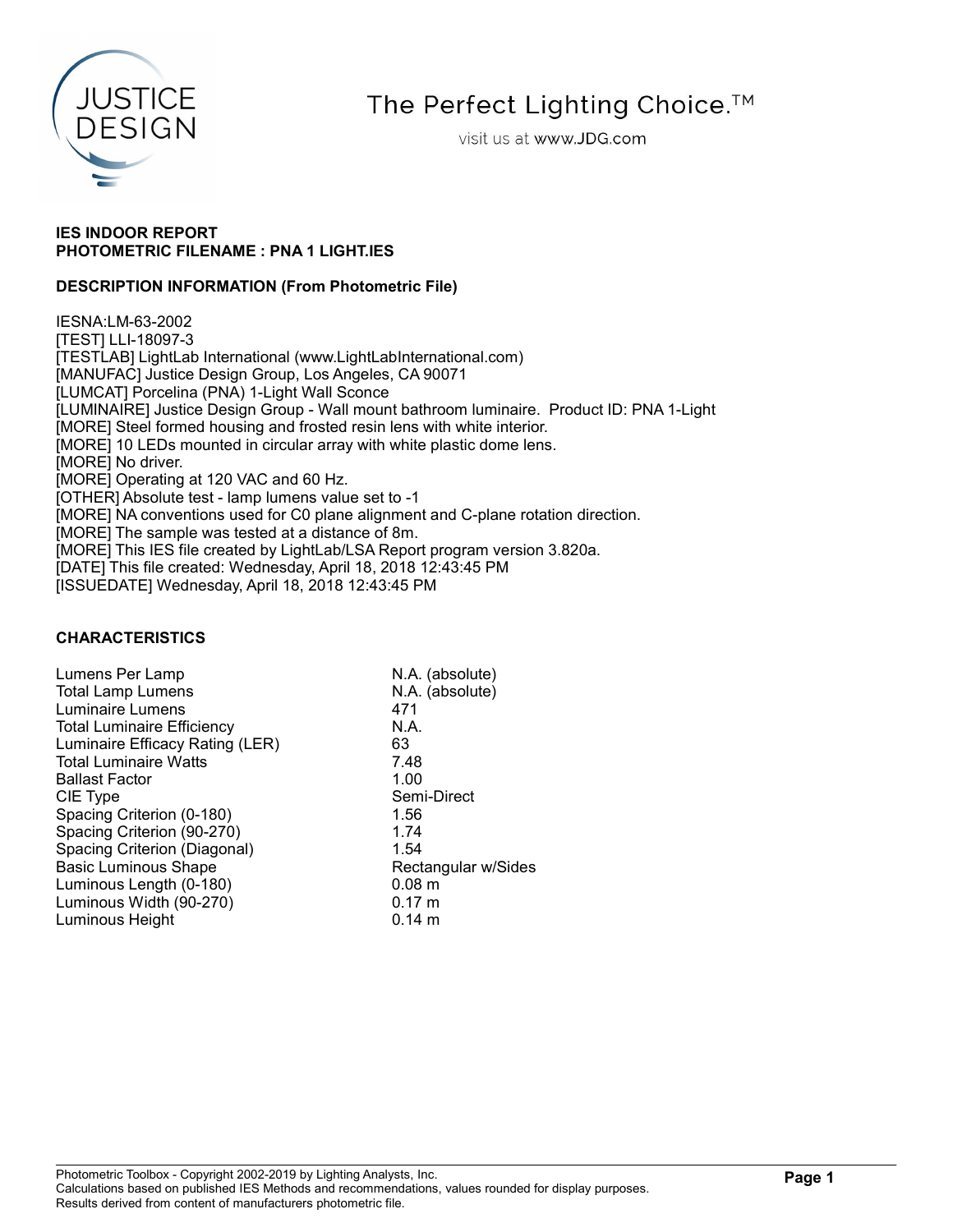# LUMINANCE DATA (cd/sq.m)

| Angle In | Average | Average   | Average |
|----------|---------|-----------|---------|
| Degrees  | 0-Deg   | $45$ -Deg | 90-Deg  |
| 45       | 2518    | 2405      | 4147    |
| 55       | 2124    | 1859      | 2692    |
| 65       | 1899    | 1579      | 2011    |
| 75       | 1763    | 1399      | 1753    |
| 85       | 1697    | 1295      | 1573    |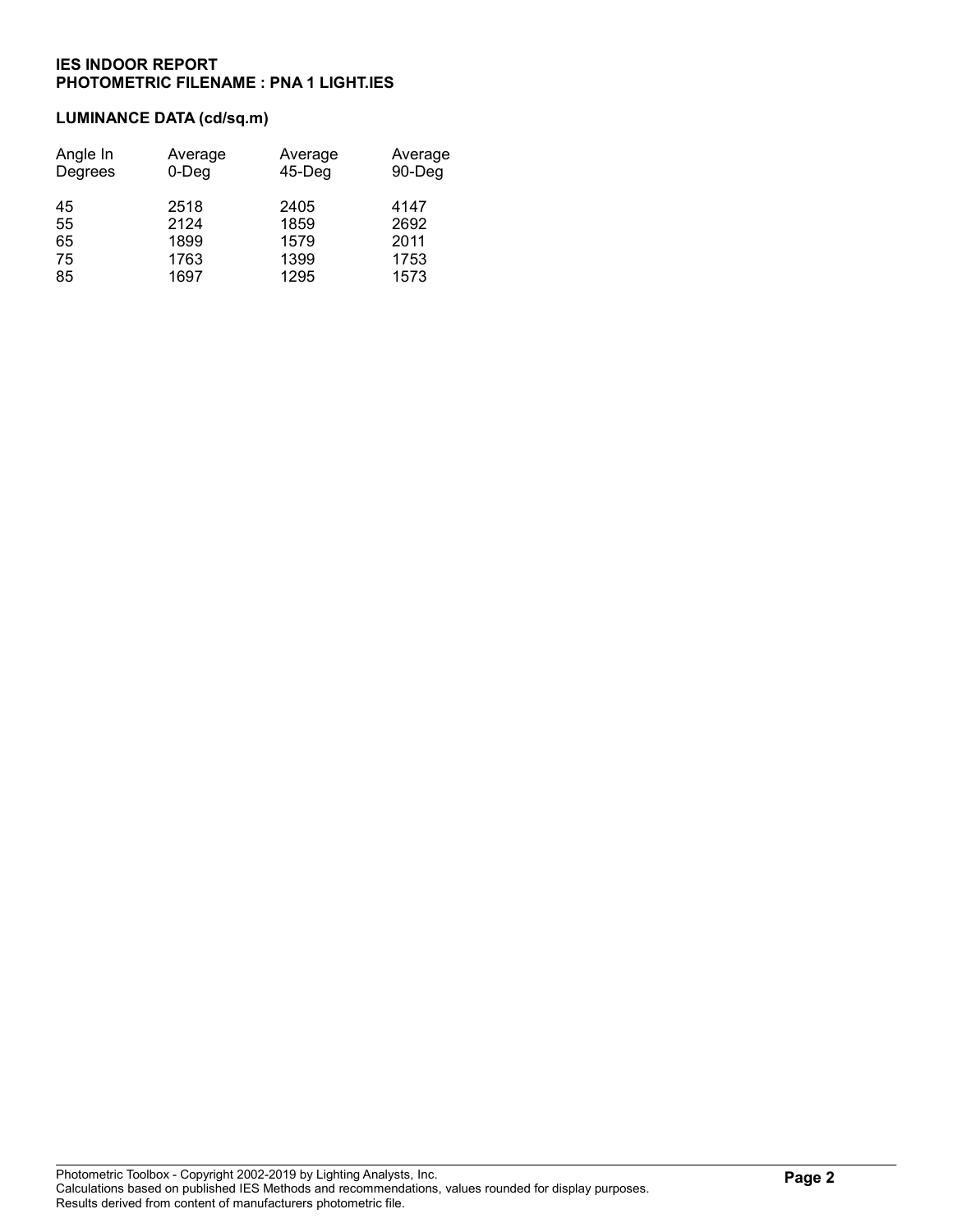#### CANDELA TABULATION

|              | 0.0              | 22.5             | 45.0                | 67.5              | 90.0             | 112.5              | 135.0              | 157.5            | 180.0            |
|--------------|------------------|------------------|---------------------|-------------------|------------------|--------------------|--------------------|------------------|------------------|
| 0.0          | 73.746           | 73.746           | $\overline{73.7}46$ | 73.746            | 73.746           | 73.746             | 73.746             | 73.746           | 73.746           |
| 0.5          | 73.032           | 73.245           | 73.525              | 73.559            | 73.797           | 74.095             | 74.324             | 74.341           | 74.350           |
| 1.0          | 73.219           | 73.466           | 73.585              | 73.636            | 73.891           | 74.367             | 74.732             | 74.877           | 74.987           |
| 1.5          | 73.806           | 73.950           | 73.950              | 73.823            | 74.137           | 74.758             | 75.293             | 75.633           | 75.769           |
| 2.0          | 74.460           | 74.520           | 74.477              | 74.112            | 74.426           | 75.183             | 75.948             | 76.475           | 76.645           |
| 2.5          | 75.259           | 75.310           | 75.089              | 74.545            | 74.792           | 75.693             | 76.687             | 77.401           | 77.597           |
| 3.0          | 76.211           | 76.050           | 75.769              | 75.055            | 75.166           | 76.220             | 77.520             | 78.319           | 78.583           |
| 3.5          | 77.172           | 76.942           | 76.526              | 75.574            | 75.599           | 76.764             | 78.294             | 79.280           | 79.696           |
| 4.0          | 78.166           | 77.928           | 77.231              | 76.152            | 76.033           | 77.401             | 79.152             | 80.257           | 80.665           |
| 4.5          | 79.169           | 78.821           | 78.047              | 76.696            | 76.500           | 78.039             | 79.985             | 81.277           | 81.753           |
| 5.0          | 80.113           | 79.841           | 78.838              | 77.282            | 76.942           | 78.668             | 80.767             | 82.212           | 82.782           |
| 5.5          | 81.065           | 80.733           | 79.628              | 77.937            | 77.427           | 79.297             | 81.626             | 83.249           | 83.802           |
| 6.0          | 82.161           | 81.719           | 80.436              | 78.566            | 77.911           | 79.977             | 82.527             | 84.278           | 84.992           |
| 6.5          | 83.147           | 82.671           | 81.303              | 79.178            | 78.362           | 80.623             | 83.368             | 85.272           | 85.935           |
| 7.0          | 84.133           | 83.589           | 82.119              | 79.832            | 78.880           | 81.277             | 84.269             | 86.309           | 87.023           |
| 7.5          | 85.111           | 84.618           | 82.952              | 80.478            | 79.390           | 81.957             | 85.170             | 87.321           | 88.077           |
| 8.0          | 86.037           | 85.561           | 83.810              | 81.099            | 79.900           | 82.629             | 86.020             | 88.307           | 89.089           |
| 8.5          | 86.989           | 86.539           | 84.635              | 81.753            | 80.368           | 83.309             | 86.913             | 89.293           | 90.100           |
| 9.0          | 88.060           | 87.448           | 85.476              | 82.408            | 80.912           | 83.980             | 87.831             | 90.245           | 91.112           |
| 9.5          | 89.063           | 88.392           | 86.335              | 83.045            | 81.464           | 84.669             | 88.621             | 91.171           | 92.123           |
| 10.0         | 90.024           | 89.378           | 87.151              | 83.708            | 81.940           | 85.306             | 89.471             | 92.200           | 93.118           |
| 10.5         | 90.976           | 90.415           | 88.009              | 84.397            | 82.450           | 85.995             | 90.355             | 93.143           | 94.121           |
| 11.0         | 92.064           | 91.307           | 88.834              | 85.051            | 82.960           | 86.675             | 91.171             | 94.087           | 95.115           |
| 11.5         | 93.084           | 92.259           | 89.641              | 85.765            | 83.479           | 87.355             | 92.030             | 94.996           | 96.042           |
| 12.0         | 94.027           | 93.237           | 90.500              | 86.420            | 83.997           | 88.035             | 92.863             | 95.974           | 97.002           |
| 12.5         | 94.801           | 94.112           | 91.392              | 87.057            | 84.499           | 88.740             | 93.679             | 96.824           | 97.946           |
| 13.0         | 95.345           | 94.971           | 92.183              | 87.720            | 84.983           | 89.395             | 94.503             | 97.759           | 98.787           |
| 13.5         | 95.685           | 95.651           | 93.058              | 88.366            | 85.510           | 90.083             | 95.302             | 98.617           | 99.493           |
| 14.0         | 95.795           | 96.084           | 93.840              | 88.961            | 86.020           | 90.721             | 96.084             | 99.399           | 99.960           |
| 14.5         | 96.059           | 96.441           | 94.665              | 89.633            | 86.471           | 91.375             | 96.858             | 100.037          | 100.215          |
| 15.0         | 96.254           | 96.671           | 95.438              | 90.279            | 87.032           | 92.021             | 97.674             | 100.496          | 100.326          |
| 15.5         | 96.450           | 96.849           | 96.178              | 90.933            | 87.542           | 92.633             | 98.413             | 100.674          | 100.292          |
| 16.0         | 96.518           | 97.079           | 96.807              | 91.579            | 87.975           | 93.288             | 99.153             | 100.785          | 100.241          |
| 16.5         | 96.603           | 97.104           | 97.376              | 92.183            | 88.443           | 93.917             | 99.909             | 100.768          | 100.122          |
| 17.0         | 96.611           | 97.164           | 97.869              | 92.795            | 88.995           | 94.503             | 100.581            | 100.683          | 99.943           |
| 17.5         | 96.722           | 97.291           | 98.260              | 93.432            | 89.437           | 95.090             | 101.159            | 100.589          | 99.875           |
| 18.0         | 96.662           | 97.274           | 98.507              | 94.019            | 89.905           | 95.719             | 101.677            | 100.428          | 99.646           |
| 18.5         | 96.722           | 97.266           | 98.719              | 94.614            | 90.398           | 96.288             | 102.000            | 100.275          | 99.416           |
| 19.0         | 96.705           | 97.308           | 98.813              | 95.209            | 90.874           | 96.892             | 102.179            | 100.105          | 99.195           |
| 19.5         | 96.577           | 97.181           | 98.881              | 95.812            | 91.350           | 97.444             | 102.247            | 99.918           | 98.940           |
| 20.0         | 96.416           | 97.147           | 98.906              | 96.348            | 91.800           | 98.048             | 102.213            | 99.663           | 98.736           |
| 20.5         | 96.280           | 97.070           | 98.898              | 96.943            | 92.302           | 98.592             | 102.119            | 99.442           | 98.439           |
| 21.0         | 95.965           | 96.858           | 98.864              | 97.478            | 92.761           | 99.161             | 101.983            | 99.187           | 98.158           |
| 21.5         | 95.795           | 96.645           | 98.796              | 98.039            | 93.237           | 99.722             | 101.805            | 98.872           | 97.878           |
| 22.0         | 95.625           | 96.484           | 98.685              | 98.549            | 93.713           | 100.232            | 101.618            | 98.583           | 97.512           |
| 22.5         | 95.345           | 96.203           | 98.575              | 99.034            | 94.197           | 100.776            | 101.431            | 98.226           | 97.079           |
| 23.0         | 95.073           | 95.872           | 98.456              | 99.459            | 94.648           | 101.252            | 101.167<br>100.870 | 97.852           | 96.722           |
| 23.5<br>24.0 | 94.682<br>94.308 | 95.481<br>95.073 | 98.218<br>98.005    | 99.756<br>100.011 | 95.047<br>95.523 | 101.754<br>102.221 | 100.581            | 97.495<br>97.011 | 96.237<br>95.744 |
| 24.5         | 93.985           | 94.741           | 97.759              | 100.232           | 95.940           | 102.680            | 100.258            | 96.475           | 95.302           |
| 25.0         | 93.594           | 94.291           | 97.419              | 100.411           | 96.365           | 103.080            | 99.892             | 96.025           | 94.801           |
| 25.5         | 93.160           | 93.866           | 97.096              | 100.547           | 96.790           | 103.386            | 99.544             | 95.481           | 94.231           |
| 26.0         | 92.684           | 93.381           | 96.696              | 100.581           | 97.155           | 103.658            | 99.085             | 94.894           | 93.687           |
| 26.5         | 92.234           | 92.880           | 96.280              | 100.683           | 97.546           | 103.828            | 98.668             | 94.333           | 93.041           |
|              |                  |                  |                     |                   |                  |                    |                    |                  |                  |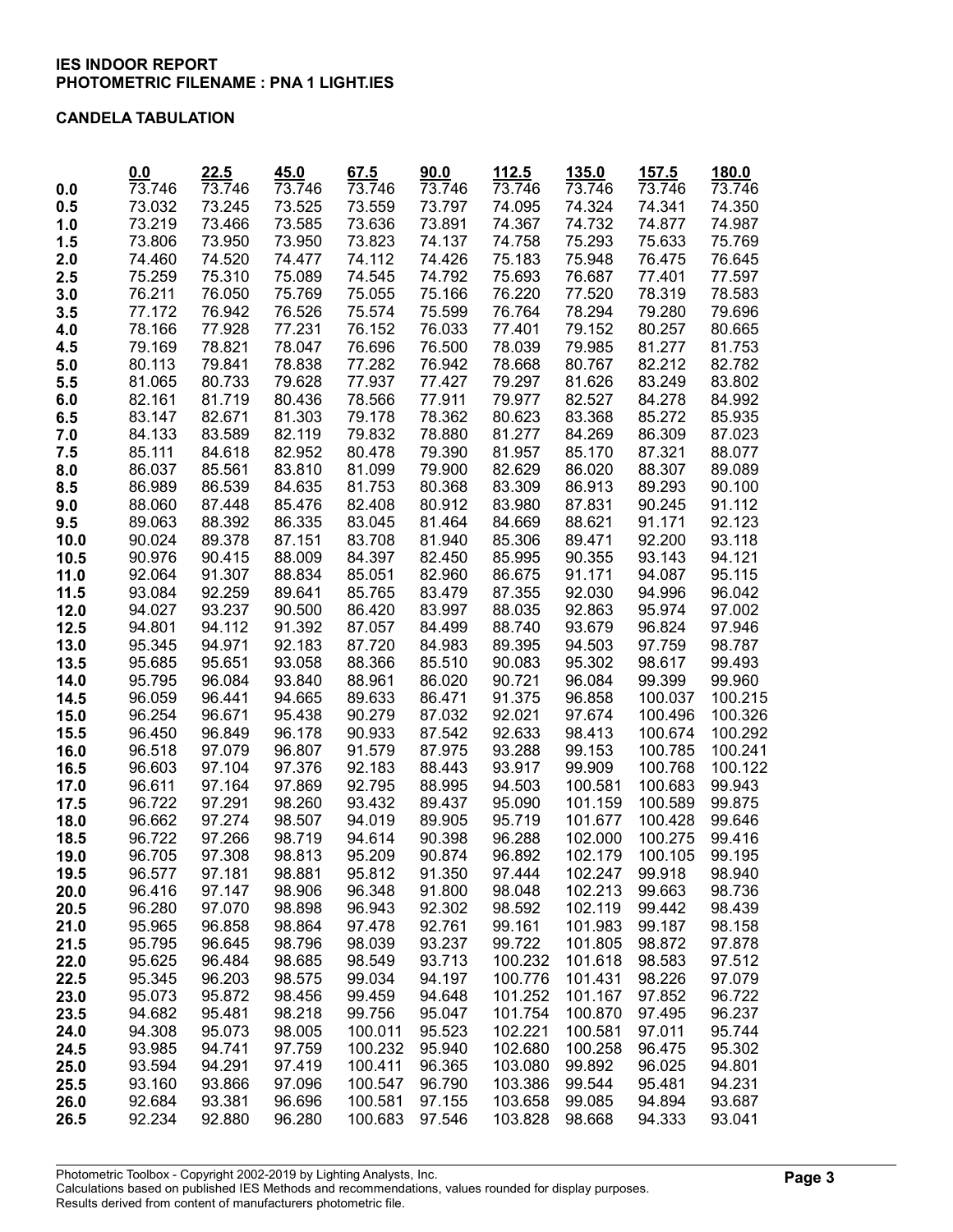| 27.0 | 91.613 | 92.327 | 95.812 | 100.649 | 97.903  | 103.904 | 98.201 | 93.679 | 92.429 |
|------|--------|--------|--------|---------|---------|---------|--------|--------|--------|
| 27.5 | 91.188 | 91.860 | 95.328 | 100.581 | 98.252  | 103.921 | 97.648 | 93.075 | 91.800 |
| 28.0 | 90.559 | 91.290 | 94.758 | 100.419 | 98.575  | 103.853 | 97.096 | 92.404 | 91.120 |
| 28.5 | 89.956 | 90.627 | 94.180 | 100.241 | 98.940  | 103.649 | 96.492 | 91.715 | 90.389 |
| 29.0 | 89.378 | 89.998 | 93.611 | 99.918  | 99.297  | 103.386 | 95.838 | 90.976 | 89.658 |
| 29.5 | 88.740 | 89.403 | 92.965 | 99.586  | 99.620  | 103.029 | 95.175 | 90.236 | 88.910 |
| 30.0 | 88.103 | 88.749 | 92.276 | 99.178  | 99.884  | 102.578 | 94.461 | 89.480 | 88.086 |
| 30.5 | 87.304 | 88.069 | 91.571 | 98.677  | 100.224 | 102.094 | 93.662 | 88.664 | 87.227 |
| 31.0 | 86.675 | 87.440 | 90.831 | 98.235  | 100.487 | 101.550 | 92.888 | 87.831 | 86.420 |
| 31.5 | 85.995 | 86.717 | 90.117 | 97.708  | 100.785 | 100.955 | 92.072 | 87.015 | 85.510 |
| 32.0 | 85.187 | 85.961 | 89.403 | 97.096  | 101.074 | 100.266 | 91.239 | 86.156 | 84.660 |
| 32.5 | 84.456 | 85.247 | 88.562 | 96.501  | 101.244 | 99.510  | 90.364 | 85.238 | 83.657 |
| 33.0 | 83.666 | 84.448 | 87.780 | 95.795  | 101.456 | 98.685  | 89.514 | 84.303 | 82.731 |
| 33.5 | 82.756 | 83.717 | 86.989 | 95.047  | 101.618 | 97.878  | 88.630 | 83.343 | 81.626 |
| 34.0 | 82.017 | 82.875 | 86.114 | 94.342  | 101.567 | 96.909  | 87.678 | 82.416 | 80.691 |
| 34.5 | 81.226 | 82.059 | 85.298 | 93.466  | 101.439 | 95.982  | 86.751 | 81.430 | 79.662 |
| 35.0 | 80.291 | 81.201 | 84.414 | 92.591  | 101.014 | 95.013  | 85.740 | 80.427 | 78.566 |
| 35.5 | 79.458 | 80.410 | 83.564 | 91.690  | 100.436 | 94.010  | 84.788 | 79.416 | 77.486 |
| 36.0 | 78.574 | 79.484 | 82.646 | 90.746  | 99.688  | 92.948  | 83.793 | 78.319 | 76.458 |
| 36.5 | 77.639 | 78.617 | 81.787 | 89.726  | 98.804  | 91.936  | 82.782 | 77.316 | 75.327 |
| 37.0 | 76.815 | 77.750 | 80.869 | 88.681  | 97.691  | 90.797  | 81.745 | 76.262 | 74.248 |
| 37.5 | 75.931 | 76.840 | 79.900 | 87.618  | 96.297  | 89.684  | 80.691 | 75.140 | 73.100 |
| 38.0 | 74.996 | 75.905 | 79.016 | 86.556  | 94.758  | 88.562  | 79.654 | 74.035 | 71.970 |
| 38.5 | 74.095 | 74.979 | 78.047 | 85.417  | 93.160  | 87.380  | 78.523 | 72.871 | 70.873 |
| 39.0 | 73.185 | 74.095 | 77.121 | 84.286  | 91.511  | 86.250  | 77.452 | 71.766 | 69.760 |
| 39.5 | 72.318 | 73.143 | 76.160 | 83.113  | 89.862  | 85.060  | 76.339 | 70.601 | 68.587 |
| 40.0 | 71.570 | 72.233 | 75.174 | 81.949  | 88.205  | 83.887  | 75.242 | 69.462 | 67.490 |
| 40.5 | 70.703 | 71.307 | 74.188 | 80.801  | 86.632  | 82.680  | 74.078 | 68.315 | 66.351 |
| 41.0 | 69.828 | 70.414 | 73.228 | 79.594  | 85.060  | 81.498  | 72.947 | 67.167 | 65.255 |
| 41.5 | 69.173 | 69.539 | 72.199 | 78.472  | 83.538  | 80.291  | 71.774 | 66.003 | 64.201 |
| 42.0 | 68.459 | 68.663 | 71.196 | 77.291  | 82.127  | 79.084  | 70.618 | 64.864 | 63.138 |
| 42.5 | 67.864 | 67.796 | 70.168 | 76.101  | 80.674  | 77.852  | 69.411 | 63.742 | 62.118 |
| 43.0 | 67.354 | 66.989 | 69.165 | 74.928  | 79.305  | 76.645  | 68.204 | 62.645 | 61.056 |
| 43.5 | 66.912 | 66.292 | 68.128 | 73.695  | 78.022  | 75.378  | 67.023 | 61.591 | 60.172 |
| 44.0 | 66.547 | 65.586 | 67.125 | 72.488  | 76.738  | 74.103  | 65.765 | 60.478 | 59.313 |
| 44.5 | 66.003 | 65.042 | 66.113 | 71.349  | 75.497  | 72.854  | 64.549 | 59.500 | 58.506 |
| 45.0 | 65.552 | 64.515 | 65.076 | 70.066  | 74.256  | 71.528  | 63.317 | 58.557 | 57.851 |
| 45.5 | 65.127 | 64.014 | 64.124 | 68.884  | 73.100  | 70.270  | 62.152 | 57.698 | 57.205 |
| 46.0 | 64.660 | 63.597 | 63.130 | 67.677  | 71.876  | 68.927  | 60.945 | 56.899 | 56.593 |
| 46.5 | 64.167 | 63.121 | 62.161 | 66.470  | 70.729  | 67.584  | 59.747 | 56.202 | 55.947 |
| 47.0 | 63.665 | 62.620 | 61.260 | 65.195  | 69.496  | 66.249  | 58.506 | 55.556 | 55.293 |
| 47.5 | 63.223 | 62.178 | 60.325 | 63.971  | 68.247  | 64.872  | 57.375 | 54.910 | 54.638 |
| 48.0 | 62.773 | 61.727 | 59.526 | 62.747  | 66.997  | 63.504  | 56.245 | 54.298 | 53.958 |
| 48.5 | 62.280 | 61.209 | 58.744 | 61.455  | 65.705  | 62.093  | 55.114 | 53.652 | 53.389 |
| 49.0 | 61.880 | 60.750 | 58.072 | 60.248  | 64.388  | 60.750  | 54.077 | 53.032 | 52.777 |
| 49.5 | 61.421 | 60.274 | 57.384 | 58.973  | 63.036  | 59.347  | 53.074 | 52.394 | 52.139 |
| 50.0 | 60.971 | 59.823 | 56.780 | 57.741  | 61.659  | 58.013  | 52.190 | 51.808 | 51.570 |
| 50.5 | 60.520 | 59.339 | 56.160 | 56.559  | 60.214  | 56.627  | 51.357 | 51.170 | 50.975 |
| 51.0 | 60.112 | 58.905 | 55.633 | 55.403  | 58.769  | 55.233  | 50.601 | 50.592 | 50.346 |
| 51.5 | 59.738 | 58.412 | 55.157 | 54.111  | 57.316  | 53.882  | 49.929 | 49.972 | 49.810 |
| 52.0 | 59.245 | 58.013 | 54.732 | 52.981  | 55.777  | 52.539  | 49.292 | 49.436 | 49.258 |
| 52.5 | 58.905 | 57.571 | 54.256 | 51.842  | 54.205  | 51.213  | 48.748 | 48.850 | 48.697 |
| 53.0 | 58.480 | 57.112 | 53.805 | 50.669  | 52.717  | 49.904  | 48.136 | 48.246 | 48.144 |
| 53.5 | 58.123 | 56.695 | 53.338 | 49.657  | 51.179  | 48.663  | 47.566 | 47.804 | 47.583 |
| 54.0 | 57.758 | 56.321 | 52.904 | 48.612  | 49.674  | 47.430  | 47.022 | 47.192 | 47.082 |
| 54.5 | 57.273 | 55.879 | 52.445 | 47.660  | 48.246  | 46.300  | 46.470 | 46.674 | 46.623 |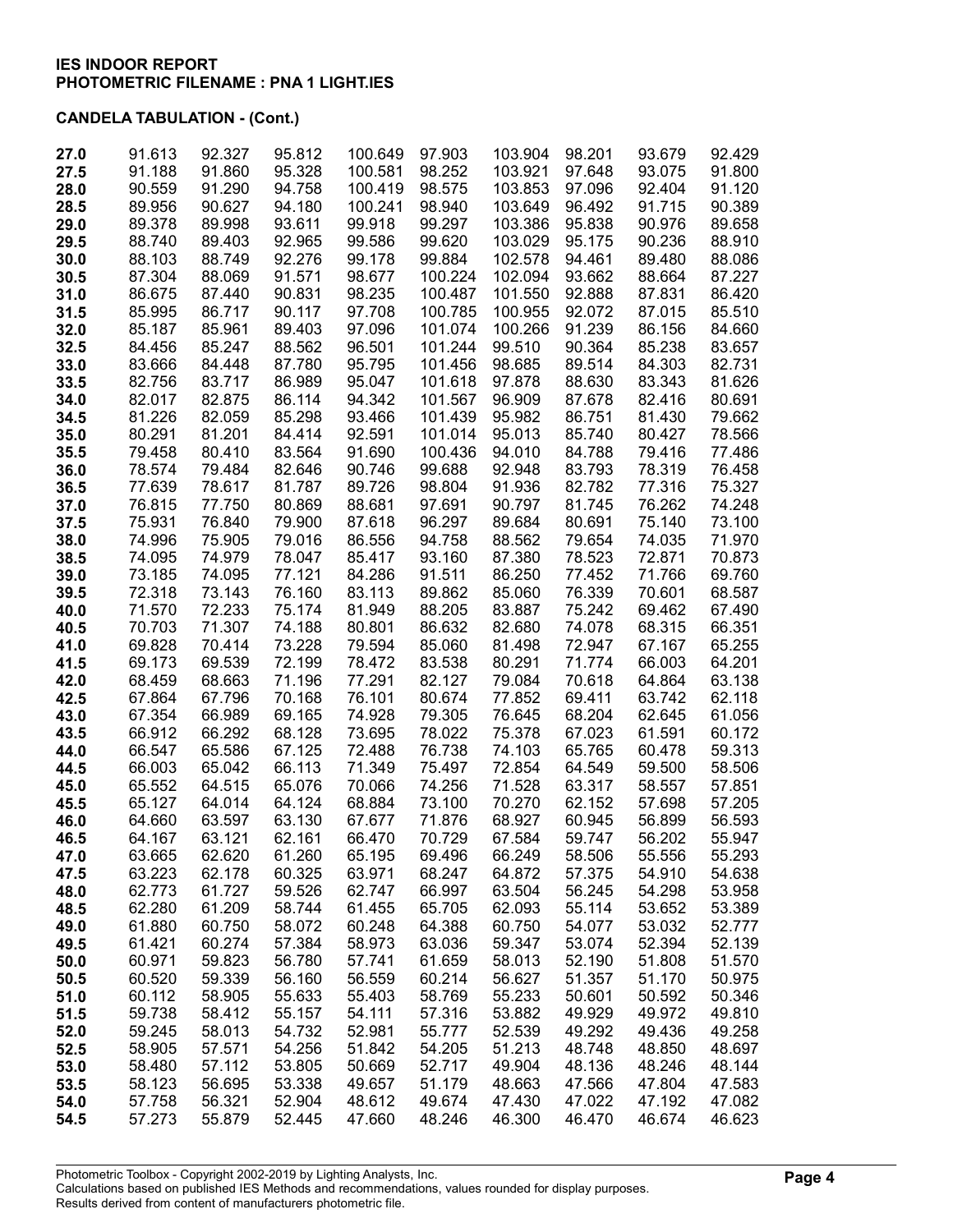| 55.0 | 56.891 | 55.539 | 52.003 | 46.801 | 46.793 | 45.152 | 45.926 | 46.130 | 46.079 |
|------|--------|--------|--------|--------|--------|--------|--------|--------|--------|
| 55.5 | 56.636 | 55.157 | 51.553 | 46.087 | 45.424 | 44.081 | 45.382 | 45.637 | 45.628 |
| 56.0 | 56.287 | 54.766 | 51.136 | 45.356 | 44.047 | 43.180 | 44.838 | 45.135 | 45.118 |
| 56.5 | 55.939 | 54.375 | 50.669 | 44.770 | 42.764 | 42.322 | 44.311 | 44.651 | 44.625 |
| 57.0 | 55.641 | 54.060 | 50.252 | 44.141 | 41.565 | 41.667 | 43.818 | 44.149 | 44.166 |
| 57.5 | 55.284 | 53.635 | 49.836 | 43.546 | 40.375 | 41.149 | 43.308 | 43.665 | 43.707 |
| 58.0 | 55.004 | 53.295 | 49.394 | 43.112 | 39.270 | 40.724 | 42.764 | 43.206 | 43.240 |
| 58.5 | 54.613 | 52.981 | 49.020 | 42.781 | 38.301 | 40.273 | 42.279 | 42.730 | 42.747 |
| 59.0 | 54.349 | 52.624 | 48.629 | 42.381 | 37.477 | 39.857 | 41.803 | 42.245 | 42.313 |
| 59.5 | 54.018 | 52.284 | 48.221 | 42.033 | 36.797 | 39.449 | 41.293 | 41.829 | 41.922 |
| 60.0 | 53.661 | 51.969 | 47.847 | 41.667 | 36.287 | 39.024 | 40.851 | 41.370 | 41.429 |
| 60.5 | 53.346 | 51.646 | 47.481 | 41.293 | 35.862 | 38.573 | 40.375 | 40.894 | 41.047 |
| 61.0 | 53.066 | 51.315 | 47.099 | 40.902 | 35.513 | 38.131 | 39.891 | 40.477 | 40.554 |
| 61.5 | 52.836 | 51.026 | 46.665 | 40.554 | 35.199 | 37.715 | 39.466 | 40.035 | 40.188 |
| 62.0 | 52.496 | 50.686 | 46.342 | 40.120 | 34.901 | 37.307 | 38.998 | 39.610 | 39.721 |
| 62.5 | 52.182 | 50.363 | 45.977 | 39.772 | 34.553 | 36.865 | 38.582 | 39.194 | 39.279 |
| 63.0 | 51.910 | 50.048 | 45.594 | 39.389 | 34.221 | 36.440 | 38.157 | 38.718 | 38.913 |
| 63.5 | 51.553 | 49.734 | 45.254 | 39.015 | 33.881 | 36.015 | 37.723 | 38.352 | 38.463 |
| 64.0 | 51.272 | 49.462 | 44.940 | 38.658 | 33.533 | 35.632 | 37.273 | 37.944 | 38.080 |
| 64.5 | 51.068 | 49.156 | 44.566 | 38.259 | 33.176 | 35.199 | 36.882 | 37.553 | 37.664 |
| 65.0 | 50.779 | 48.850 | 44.285 | 37.902 | 32.836 | 34.808 | 36.465 | 37.128 | 37.273 |
| 65.5 | 50.456 | 48.552 | 43.903 | 37.562 | 32.479 | 34.357 | 36.006 | 36.780 | 36.873 |
| 66.0 | 50.176 | 48.289 | 43.597 | 37.188 | 32.130 | 33.975 | 35.624 | 36.372 | 36.491 |
| 66.5 | 49.929 | 47.966 | 43.257 | 36.797 | 31.790 | 33.584 | 35.199 | 35.972 | 36.134 |
| 67.0 | 49.666 | 47.719 | 42.925 | 36.508 | 31.382 | 33.159 | 34.765 | 35.573 | 35.734 |
| 67.5 | 49.351 | 47.422 | 42.585 | 36.151 | 31.068 | 32.742 | 34.417 | 35.199 | 35.343 |
| 68.0 | 49.079 | 47.116 | 42.288 | 35.743 | 30.736 | 32.411 | 34.034 | 34.808 | 34.995 |
| 68.5 | 48.841 | 46.835 | 41.982 | 35.428 | 30.362 | 31.969 | 33.635 | 34.468 | 34.663 |
| 69.0 | 48.595 | 46.589 | 41.650 | 35.080 | 29.997 | 31.629 | 33.286 | 34.085 | 34.221 |
| 69.5 | 48.323 | 46.300 | 41.353 | 34.706 | 29.657 | 31.263 | 32.895 | 33.720 | 33.881 |
| 70.0 | 48.085 | 46.053 | 41.021 | 34.400 | 29.291 | 30.847 | 32.547 | 33.363 | 33.558 |
| 70.5 | 47.770 | 45.764 | 40.690 | 34.068 | 28.934 | 30.481 | 32.173 | 33.023 | 33.116 |
| 71.0 | 47.498 | 45.492 | 40.452 | 33.686 | 28.586 | 30.116 | 31.799 | 32.632 | 32.819 |
| 71.5 | 47.286 | 45.280 | 40.154 | 33.388 | 28.246 | 29.750 | 31.433 | 32.300 | 32.470 |
| 72.0 | 47.039 | 44.999 | 39.840 | 33.040 | 27.914 | 29.359 | 31.093 | 31.935 | 32.130 |
| 72.5 | 46.810 | 44.736 | 39.576 | 32.683 | 27.566 | 29.019 | 30.736 | 31.612 | 31.773 |
| 73.0 | 46.529 | 44.481 | 39.287 | 32.402 | 27.226 | 28.654 | 30.405 | 31.246 | 31.442 |
| 73.5 | 46.266 | 44.243 | 38.990 | 32.054 | 26.886 | 28.288 | 30.039 | 30.932 | 31.093 |
| 74.0 | 46.087 | 43.962 | 38.718 | 31.714 | 26.563 | 27.940 | 29.716 | 30.592 | 30.779 |
| 74.5 | 45.892 | 43.699 | 38.412 | 31.433 | 26.197 | 27.583 | 29.376 | 30.260 | 30.430 |
| 75.0 | 45.611 | 43.486 | 38.148 | 31.136 | 25.900 | 27.268 | 29.062 | 29.954 | 30.082 |
| 75.5 | 45.331 | 43.223 | 37.910 | 30.796 | 25.577 | 26.945 | 28.722 | 29.589 | 29.767 |
| 76.0 | 45.101 | 42.985 | 37.647 | 30.507 | 25.228 | 26.580 | 28.382 | 29.274 | 29.427 |
| 76.5 | 44.829 | 42.747 | 37.349 | 30.218 | 24.897 | 26.282 | 28.059 | 28.951 | 29.130 |
| 77.0 | 44.557 | 42.492 | 37.137 | 29.912 | 24.608 | 25.959 | 27.719 | 28.654 | 28.824 |
| 77.5 | 44.421 | 42.288 | 36.856 | 29.597 | 24.268 | 25.602 | 27.413 | 28.314 | 28.543 |
| 78.0 | 44.166 | 42.033 | 36.559 | 29.325 | 23.987 | 25.313 | 27.107 | 27.999 | 28.203 |
| 78.5 | 43.877 | 41.778 | 36.346 | 28.985 | 23.656 | 24.999 | 26.801 | 27.693 | 27.906 |
| 79.0 | 43.724 | 41.540 | 36.091 | 28.739 | 23.350 | 24.659 | 26.478 | 27.396 | 27.540 |
| 79.5 | 43.427 | 41.310 | 35.802 | 28.484 | 23.044 | 24.344 | 26.172 | 27.073 | 27.260 |
| 80.0 | 43.291 | 41.072 | 35.590 | 28.152 | 22.755 | 24.038 | 25.866 | 26.775 | 26.962 |
| 80.5 | 43.044 | 40.868 | 35.318 | 27.897 | 22.483 | 23.741 | 25.543 | 26.503 | 26.699 |
| 81.0 | 42.798 | 40.647 | 35.071 | 27.625 | 22.185 | 23.435 | 25.288 | 26.189 | 26.350 |
| 81.5 | 42.636 | 40.384 | 34.850 | 27.353 | 21.939 | 23.180 | 24.999 | 25.908 | 26.070 |
| 82.0 | 42.356 | 40.163 | 34.587 | 27.115 | 21.658 | 22.874 | 24.676 | 25.653 | 25.806 |
| 82.5 | 42.169 | 39.984 | 34.323 | 26.869 | 21.369 | 22.559 | 24.404 | 25.364 | 25.526 |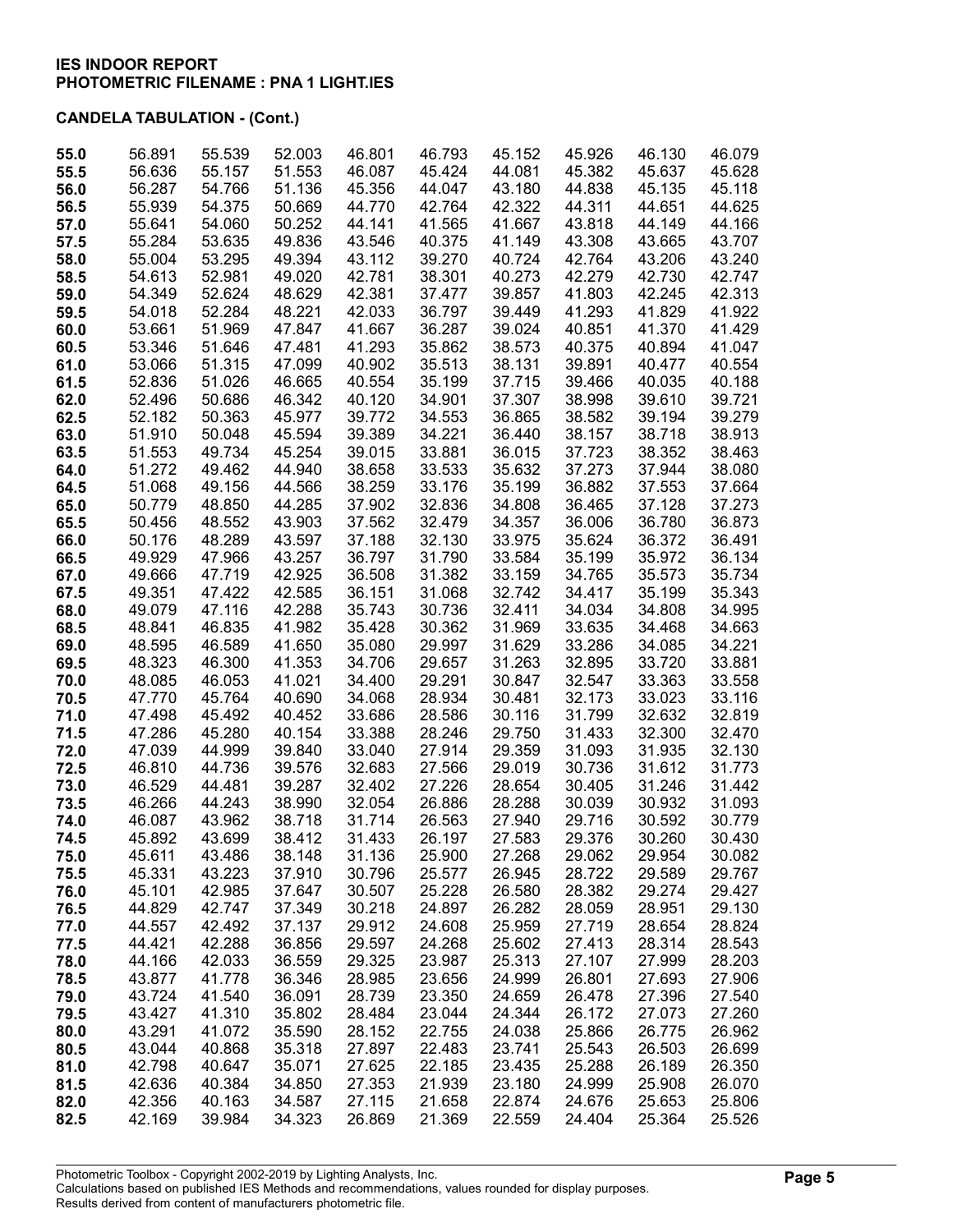# CANDELA TABULATION - (Cont.)

| 83.0  | 41.888 | 39.721 | 34.119 | 26.588 | 21.089 | 22.304 | 24.132 | 25.075 | 25.228 |
|-------|--------|--------|--------|--------|--------|--------|--------|--------|--------|
| 83.5  | 41.684 | 39.534 | 33.890 | 26.333 | 20.834 | 22.041 | 23.843 | 24.778 | 24.931 |
| 84.0  | 41.506 | 39.330 | 33.635 | 26.121 | 20.570 | 21.752 | 23.588 | 24.531 | 24.650 |
| 84.5  | 41.285 | 39.083 | 33.448 | 25.849 | 20.324 | 21.480 | 23.299 | 24.225 | 24.361 |
| 85.0  | 41.106 | 38.862 | 33.227 | 25.628 | 20.094 | 21.208 | 23.052 | 23.979 | 24.157 |
|       |        |        |        |        |        |        |        |        |        |
| 85.5  | 40.911 | 38.658 | 32.980 | 25.398 | 19.822 | 20.919 | 22.814 | 23.707 | 23.860 |
| 86.0  | 40.707 | 38.446 | 32.768 | 25.152 | 19.601 | 20.689 | 22.508 | 23.384 | 23.647 |
| 86.5  | 40.494 | 38.276 | 32.598 | 24.939 | 19.355 | 20.426 | 22.253 | 23.146 | 23.299 |
| 87.0  | 40.265 | 38.063 | 32.351 | 24.778 | 19.134 | 20.179 | 22.024 | 22.925 | 23.061 |
| 87.5  | 40.078 | 37.842 | 32.173 | 24.523 | 18.964 | 19.950 | 21.769 | 22.644 | 22.840 |
| 88.0  | 39.899 | 37.715 | 31.994 | 24.361 | 18.709 | 19.720 | 21.548 | 22.415 | 22.559 |
|       |        |        |        |        |        |        |        |        |        |
| 88.5  | 39.704 | 37.519 | 31.799 | 24.183 | 18.556 | 19.491 | 21.310 | 22.185 | 22.313 |
| 89.0  | 39.670 | 37.409 | 31.654 | 23.987 | 18.377 | 19.329 | 21.080 | 21.922 | 22.032 |
| 89.5  | 39.687 | 37.400 | 31.654 | 23.970 | 18.250 | 19.159 | 20.868 | 21.709 | 21.820 |
| 90.0  | 39.610 | 37.451 | 31.714 | 24.004 | 18.318 | 19.117 | 20.783 | 21.582 | 21.675 |
| 90.5  | 39.738 | 37.502 | 31.722 | 24.030 | 18.318 | 19.134 | 20.732 | 21.514 | 21.633 |
| 91.0  | 39.848 | 37.536 | 31.773 | 24.081 | 18.301 | 19.134 | 20.689 | 21.480 | 21.590 |
|       |        |        |        |        |        |        |        |        |        |
| 91.5  | 39.882 | 37.638 | 31.816 | 24.132 | 18.360 | 19.142 | 20.681 | 21.463 | 21.514 |
| 92.0  | 39.950 | 37.630 | 31.901 | 24.115 | 18.369 | 19.142 | 20.638 | 21.395 | 21.488 |
| 92.5  | 40.001 | 37.698 | 31.935 | 24.183 | 18.420 | 19.117 | 20.604 | 21.327 | 21.429 |
| 93.0  | 40.069 | 37.757 | 31.935 | 24.242 | 18.403 | 19.066 | 20.604 | 21.301 | 21.395 |
| 93.5  | 40.171 | 37.800 | 32.054 | 24.268 | 18.488 | 19.074 | 20.604 | 21.267 | 21.335 |
| 94.0  | 40.214 | 37.885 | 32.088 | 24.336 | 18.471 | 19.057 | 20.528 | 21.233 | 21.267 |
|       |        |        |        |        |        |        |        |        |        |
| 94.5  | 40.273 | 37.910 | 32.139 | 24.353 | 18.513 | 19.015 | 20.553 | 21.174 | 21.165 |
| 95.0  | 40.401 | 37.970 | 32.173 | 24.395 | 18.513 | 19.015 | 20.494 | 21.055 | 21.106 |
| 95.5  | 40.384 | 38.063 | 32.215 | 24.446 | 18.539 | 19.006 | 20.451 | 21.021 | 21.080 |
| 96.0  | 40.486 | 38.106 | 32.275 | 24.480 | 18.556 | 18.989 | 20.409 | 20.978 | 20.970 |
| 96.5  | 40.537 | 38.148 | 32.377 | 24.506 | 18.607 | 18.964 | 20.358 | 20.885 | 20.919 |
| 97.0  | 40.596 | 38.208 | 32.360 | 24.565 | 18.598 | 18.947 | 20.332 | 20.825 | 20.808 |
|       |        |        |        |        |        |        |        |        |        |
| 97.5  | 40.639 | 38.259 | 32.411 | 24.633 | 18.607 | 18.904 | 20.307 | 20.808 | 20.766 |
| 98.0  | 40.732 | 38.267 | 32.470 | 24.625 | 18.675 | 18.921 | 20.230 | 20.723 | 20.698 |
| 98.5  | 40.741 | 38.344 | 32.513 | 24.701 | 18.683 | 18.870 | 20.205 | 20.664 | 20.613 |
| 99.0  | 40.792 | 38.395 | 32.513 | 24.769 | 18.709 | 18.819 | 20.188 | 20.596 | 20.545 |
| 99.5  | 40.851 | 38.412 | 32.572 | 24.744 | 18.726 | 18.819 | 20.094 | 20.528 | 20.426 |
| 100.0 | 40.868 | 38.454 | 32.598 | 24.795 | 18.768 | 18.785 | 20.077 | 20.468 | 20.375 |
| 100.5 | 40.936 | 38.463 | 32.606 | 24.837 | 18.777 | 18.760 | 20.052 | 20.383 | 20.290 |
|       |        |        |        |        |        |        |        |        |        |
| 101.0 | 40.928 | 38.488 | 32.640 | 24.888 | 18.819 | 18.726 | 20.001 | 20.290 | 20.205 |
| 101.5 | 41.021 | 38.505 | 32.674 | 24.905 | 18.836 | 18.666 | 19.941 | 20.239 | 20.086 |
| 102.0 | 40.987 | 38.531 | 32.666 | 24.948 | 18.904 | 18.649 | 19.882 | 20.145 | 20.052 |
| 102.5 | 41.013 | 38.531 | 32.674 | 24.956 | 18.904 | 18.624 | 19.805 | 20.060 | 19.967 |
| 103.0 | 41.021 | 38.556 | 32.691 | 24.990 | 18.955 | 18.556 | 19.737 | 19.992 | 19.890 |
| 103.5 | 41.021 | 38.565 | 32.674 | 25.041 | 18.938 | 18.530 | 19.686 | 19.941 | 19.737 |
| 104.0 | 41.089 | 38.573 | 32.640 | 24.990 | 18.955 | 18.488 | 19.610 | 19.856 | 19.703 |
|       |        |        |        |        |        |        |        |        |        |
| 104.5 | 41.106 | 38.607 | 32.649 | 25.041 | 18.972 | 18.437 | 19.508 | 19.754 | 19.567 |
| 105.0 | 41.030 | 38.616 | 32.632 | 25.067 | 19.023 | 18.386 | 19.414 | 19.695 | 19.474 |
| 105.5 | 41.072 | 38.565 | 32.623 | 25.016 | 19.040 | 18.343 | 19.321 | 19.584 | 19.363 |
| 106.0 | 41.106 | 38.573 | 32.649 | 25.033 | 19.015 | 18.309 | 19.227 | 19.465 | 19.295 |
| 106.5 | 41.089 | 38.590 | 32.632 | 25.033 | 19.040 | 18.267 | 19.142 | 19.380 | 19.185 |
| 107.0 | 41.115 | 38.590 | 32.606 | 25.024 | 19.015 | 18.233 | 19.040 | 19.253 | 19.100 |
| 107.5 | 41.089 | 38.565 | 32.598 | 25.016 | 19.015 | 18.182 | 18.955 | 19.151 | 18.955 |
|       |        |        |        |        |        |        |        |        |        |
| 108.0 | 41.089 | 38.556 | 32.581 | 25.058 | 19.040 | 18.080 | 18.862 | 18.981 | 18.811 |
| 108.5 | 41.106 | 38.548 | 32.598 | 25.016 | 19.006 | 18.063 | 18.777 | 18.879 | 18.658 |
| 109.0 | 41.030 | 38.539 | 32.555 | 25.016 | 19.023 | 17.969 | 18.683 | 18.734 | 18.564 |
| 109.5 | 41.055 | 38.480 | 32.513 | 24.982 | 18.981 | 17.944 | 18.590 | 18.624 | 18.352 |
| 110.0 | 41.013 | 38.488 | 32.487 | 24.982 | 19.006 | 17.901 | 18.496 | 18.454 | 18.284 |
| 110.5 | 41.021 | 38.420 | 32.487 | 24.973 | 18.972 | 17.850 | 18.377 | 18.369 | 18.071 |
|       |        |        |        |        |        |        |        |        |        |

Photometric Toolbox - Copyright 2002-2019 by Lighting Analysts, Inc. Calculations based on published IES Methods and recommendations, values rounded for display purposes. Results derived from content of manufacturers photometric file.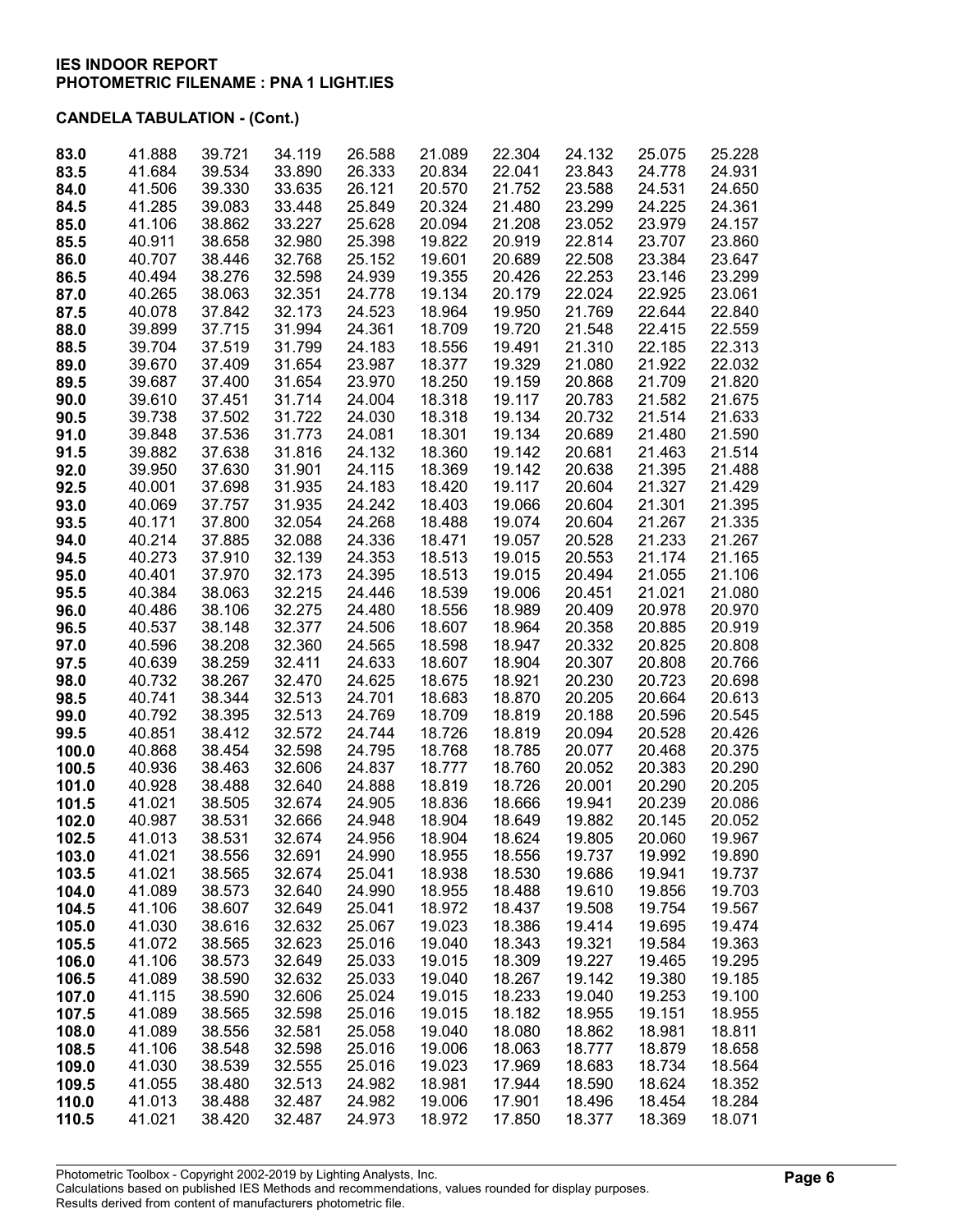| 111.0 | 40.970 | 38.429 | 32.453 | 24.999 | 18.981 | 17.799 | 18.301 | 18.224 | 17.918 |
|-------|--------|--------|--------|--------|--------|--------|--------|--------|--------|
| 111.5 | 40.945 | 38.403 | 32.453 | 24.965 | 18.938 | 17.757 | 18.165 | 18.105 | 17.842 |
| 112.0 | 40.843 | 38.386 | 32.419 | 24.956 | 18.930 | 17.672 | 18.080 | 17.952 | 17.655 |
|       |        |        | 32.351 |        |        |        |        |        |        |
| 112.5 | 40.868 | 38.352 |        | 24.931 | 18.947 | 17.646 | 18.003 | 17.833 | 17.485 |
| 113.0 | 40.851 | 38.301 | 32.351 | 24.905 | 18.938 | 17.570 | 17.910 | 17.706 | 17.332 |
| 113.5 | 40.800 | 38.259 | 32.309 | 24.871 | 18.913 | 17.536 | 17.774 | 17.527 | 17.213 |
| 114.0 | 40.732 | 38.233 | 32.249 | 24.871 | 18.904 | 17.493 | 17.689 | 17.434 | 17.077 |
| 114.5 | 40.749 | 38.182 | 32.224 | 24.829 | 18.896 | 17.408 | 17.604 | 17.238 | 16.907 |
|       |        |        |        |        |        |        |        |        |        |
| 115.0 | 40.647 | 38.123 | 32.147 | 24.795 | 18.853 | 17.357 | 17.425 | 17.051 | 16.711 |
| 115.5 | 40.613 | 38.131 | 32.113 | 24.769 | 18.862 | 17.289 | 17.383 | 16.881 | 16.558 |
| 116.0 | 40.528 | 38.012 | 32.045 | 24.710 | 18.794 | 17.281 | 17.238 | 16.652 | 16.380 |
| 116.5 | 40.537 | 37.978 | 32.003 | 24.701 | 18.819 | 17.179 | 17.094 | 16.473 | 16.201 |
| 117.0 | 40.426 | 37.919 | 31.935 | 24.659 | 18.777 | 17.145 | 17.034 | 16.312 | 15.895 |
|       |        |        |        |        |        |        |        |        |        |
| 117.5 | 40.333 | 37.834 | 31.909 | 24.616 | 18.734 | 17.085 | 16.941 | 16.082 | 15.734 |
| 118.0 | 40.282 | 37.774 | 31.807 | 24.548 | 18.700 | 17.009 | 16.805 | 15.912 | 15.462 |
| 118.5 | 40.205 | 37.740 | 31.756 | 24.514 | 18.649 | 16.949 | 16.686 | 15.725 | 15.266 |
| 119.0 | 40.103 | 37.630 | 31.697 | 24.497 | 18.624 | 16.898 | 16.618 | 15.530 | 15.028 |
| 119.5 | 40.018 | 37.579 | 31.637 | 24.455 | 18.624 | 16.847 | 16.465 | 15.309 | 14.773 |
|       |        |        |        |        |        |        |        |        |        |
| 120.0 | 39.942 | 37.528 | 31.586 | 24.387 | 18.564 | 16.788 | 16.397 | 15.079 | 14.544 |
| 120.5 | 39.882 | 37.392 | 31.518 | 24.302 | 18.522 | 16.703 | 16.269 | 14.875 | 14.323 |
| 121.0 | 39.797 | 37.332 | 31.416 | 24.302 | 18.454 | 16.643 | 16.133 | 14.688 | 14.093 |
| 121.5 | 39.644 | 37.273 | 31.331 | 24.259 | 18.454 | 16.558 | 16.074 | 14.501 | 13.855 |
| 122.0 | 39.576 | 37.145 | 31.272 | 24.157 | 18.428 | 16.490 | 15.955 | 14.289 | 13.609 |
| 122.5 | 39.457 | 37.060 | 31.212 | 24.098 | 18.360 | 16.465 | 15.844 | 14.110 | 13.405 |
|       |        |        |        |        |        |        |        |        |        |
| 123.0 | 39.364 | 36.984 | 31.102 | 24.072 | 18.318 | 16.363 | 15.751 | 13.915 | 13.175 |
| 123.5 | 39.236 | 36.822 | 31.008 | 23.962 | 18.284 | 16.312 | 15.657 | 13.745 | 12.895 |
| 124.0 | 39.219 | 36.703 | 30.949 | 23.928 | 18.267 | 16.261 | 15.504 | 13.541 | 12.708 |
| 124.5 | 39.007 | 36.618 | 30.855 | 23.868 | 18.199 | 16.176 | 15.428 | 13.371 | 12.504 |
| 125.0 | 38.862 | 36.482 | 30.770 | 23.800 | 18.139 | 16.159 | 15.351 | 13.184 | 12.291 |
| 125.5 | 38.718 | 36.372 | 30.643 | 23.707 | 18.097 | 16.082 | 15.258 | 13.022 | 12.130 |
|       |        |        |        |        |        |        |        |        |        |
| 126.0 | 38.548 | 36.219 | 30.549 | 23.656 | 18.080 | 16.048 | 15.198 | 12.878 | 11.951 |
| 126.5 | 38.480 | 36.074 | 30.439 | 23.571 | 18.037 | 16.006 | 15.088 | 12.708 | 11.773 |
| 127.0 | 38.225 | 35.964 | 30.345 | 23.528 | 18.012 | 15.963 | 14.960 | 12.572 | 11.594 |
| 127.5 | 38.055 | 35.794 | 30.218 | 23.452 | 17.978 | 15.895 | 14.892 | 12.453 | 11.458 |
| 128.0 | 37.936 | 35.641 | 30.107 | 23.358 | 17.918 | 15.878 | 14.816 | 12.266 | 11.305 |
| 128.5 | 37.749 | 35.471 | 29.988 | 23.307 | 17.918 | 15.861 | 14.705 | 12.113 | 11.161 |
|       | 37.562 | 35.377 | 29.886 | 23.214 | 17.842 | 15.785 | 14.620 | 11.943 | 11.016 |
| 129.0 |        |        |        |        |        |        |        |        |        |
| 129.5 | 37.434 | 35.190 | 29.742 | 23.154 | 17.808 | 15.734 | 14.561 | 11.798 | 10.923 |
| 130.0 | 37.188 | 35.071 | 29.623 | 23.035 | 17.774 | 15.640 | 14.408 | 11.662 | 10.787 |
| 130.5 | 37.043 | 34.901 | 29.487 | 22.976 | 17.774 | 15.615 | 14.348 | 11.535 | 10.608 |
| 131.0 | 36.873 | 34.731 | 29.359 | 22.925 | 17.689 | 15.564 | 14.263 | 11.416 | 10.532 |
| 131.5 | 36.729 | 34.587 | 29.249 | 22.814 | 17.655 | 15.530 | 14.161 | 11.254 | 10.455 |
| 132.0 | 36.482 | 34.417 | 29.087 | 22.789 | 17.629 | 15.496 | 14.076 | 11.135 | 10.311 |
|       |        |        |        |        |        |        |        |        |        |
| 132.5 | 36.261 | 34.196 | 28.968 | 22.661 | 17.578 | 15.445 | 14.017 | 11.008 | 10.183 |
| 133.0 | 36.108 | 34.034 | 28.832 | 22.559 | 17.502 | 15.394 | 13.915 | 10.897 | 10.158 |
| 133.5 | 35.879 | 33.864 | 28.688 | 22.491 | 17.493 | 15.351 | 13.838 | 10.812 | 10.030 |
| 134.0 | 35.692 | 33.660 | 28.552 | 22.389 | 17.417 | 15.334 | 13.745 | 10.693 | 9.988  |
| 134.5 | 35.513 | 33.473 | 28.407 | 22.279 | 17.408 | 15.283 | 13.685 | 10.566 | 9.877  |
| 135.0 | 35.301 | 33.295 | 28.229 | 22.177 | 17.340 | 15.215 | 13.600 | 10.489 | 9.792  |
|       |        |        |        |        |        |        |        |        |        |
| 135.5 | 35.097 | 33.065 | 28.118 | 22.092 | 17.289 | 15.224 | 13.515 | 10.396 | 9.707  |
| 136.0 | 34.867 | 32.946 | 27.948 | 21.990 | 17.230 | 15.130 | 13.413 | 10.243 | 9.597  |
| 136.5 | 34.655 | 32.751 | 27.804 | 21.922 | 17.187 | 15.088 | 13.320 | 10.175 | 9.486  |
| 137.0 | 34.417 | 32.521 | 27.651 | 21.794 | 17.145 | 15.037 | 13.286 | 10.073 | 9.367  |
| 137.5 | 34.179 | 32.326 | 27.498 | 21.701 | 17.060 | 14.994 | 13.158 | 9.954  | 9.325  |
| 138.0 | 33.924 | 32.122 | 27.336 | 21.616 | 17.043 | 14.918 | 13.116 | 9.903  | 9.299  |
| 138.5 | 33.728 | 31.901 | 27.200 | 21.505 | 16.992 | 14.918 | 13.082 | 9.818  | 9.189  |
|       |        |        |        |        |        |        |        |        |        |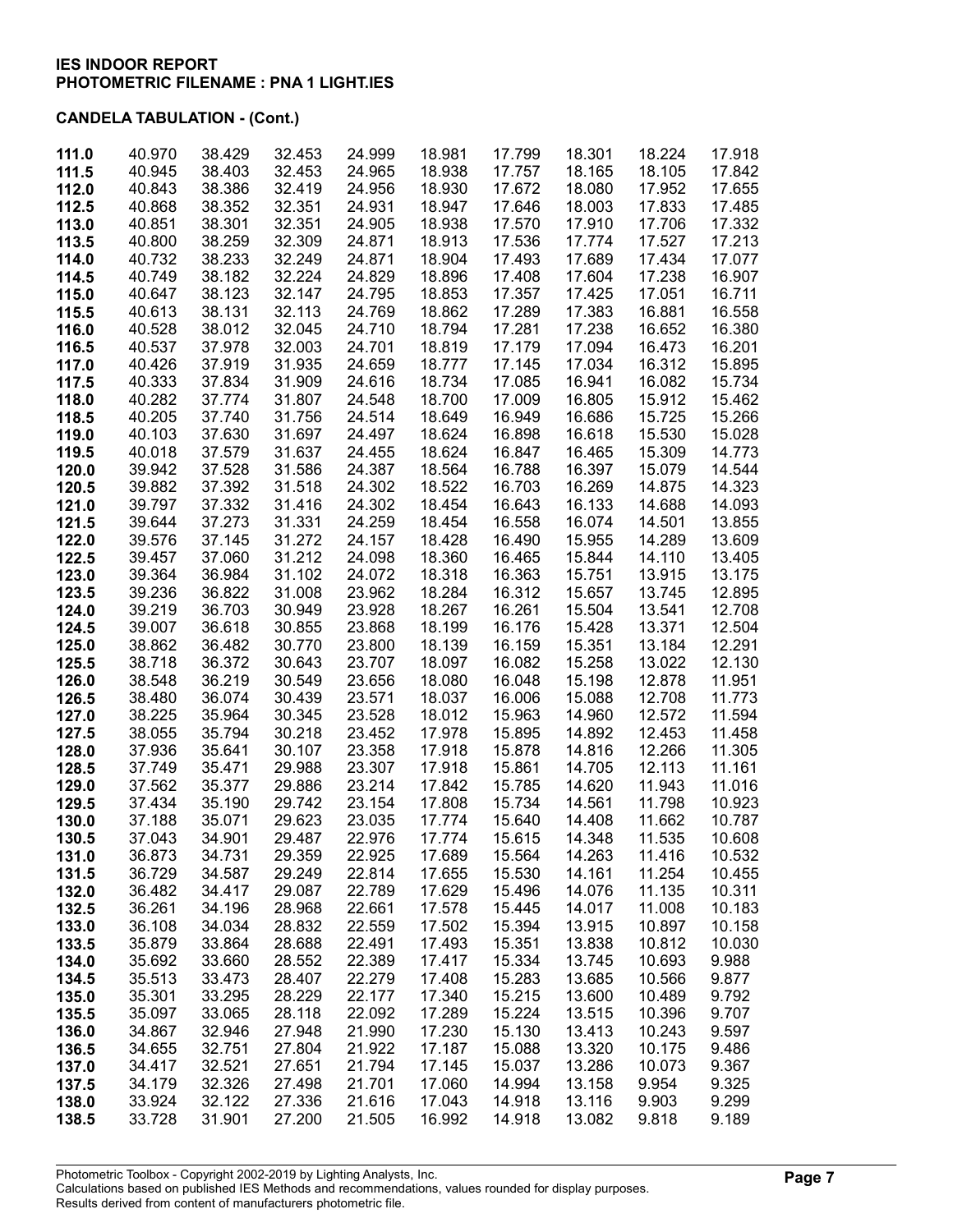| 139.0          | 33.473           | 31.722           | 27.022           | 21.378           | 16.898           | 14.892           | 12.963           | 9.699          | 9.121          |
|----------------|------------------|------------------|------------------|------------------|------------------|------------------|------------------|----------------|----------------|
| 139.5          | 33.252           | 31.493           | 26.852           | 21.276           | 16.856           | 14.833           | 12.903           | 9.631          | 9.036          |
| 140.0          | 33.082           | 31.289           | 26.622           | 21.191           | 16.830           | 14.816           | 12.844           | 9.537          | 8.951          |
| 140.5          | 32.844           | 31.042           | 26.503           | 21.029           | 16.728           | 14.739           | 12.733           | 9.469          | 8.874          |
| 141.0          | 32.606           | 30.881           | 26.316           | 20.970           | 16.694           | 14.680           | 12.699           | 9.350          | 8.772          |
| 141.5          | 32.402           | 30.609           | 26.163           | 20.834           | 16.626           | 14.671           | 12.614           | 9.265          | 8.687          |
| 142.0          | 32.156           | 30.405           | 25.968           | 20.698           | 16.541           | 14.620           | 12.546           | 9.163          | 8.585          |
| 142.5          | 31.858           | 30.192           | 25.806           | 20.596           | 16.490           | 14.561           | 12.504           | 9.121          | 8.483          |
| 143.0          | 31.620           | 29.946           | 25.619           | 20.460           | 16.431           | 14.544           | 12.444           | 8.985          | 8.458          |
| 143.5          | 31.365           | 29.699           | 25.415           | 20.324           | 16.363           | 14.467           | 12.342           | 8.908          | 8.381          |
| 144.0          | 31.127           | 29.470           | 25.237           | 20.222           | 16.269           | 14.408           | 12.325           | 8.840          | 8.330          |
| 144.5          | 30.872           | 29.232           | 25.058           | 20.111           | 16.210           | 14.425           | 12.308           | 8.789          | 8.271          |
| 145.0          | 30.600           | 29.028           | 24.897           | 19.941           | 16.133           | 14.357           | 12.215           | 8.679          | 8.228          |
| 145.5          | 30.354           | 28.790           | 24.710           | 19.848           | 16.082           | 14.297           | 12.155           | 8.636          | 8.220          |
| 146.0          | 30.073           | 28.535           | 24.506           | 19.720           | 15.997           | 14.229           | 12.130           | 8.577          | 8.271          |
| 146.5          | 29.827           | 28.271           | 24.293           | 19.584           | 15.904           | 14.204           | 12.053           | 8.449          | 8.262          |
| 147.0          | 29.580           | 28.042           | 24.132           | 19.448           | 15.819           | 14.153           | 12.062           | 8.390          | 8.237          |
| 147.5          | 29.325           | 27.753           | 23.936           | 19.312           | 15.793           | 14.110           | 11.985           | 8.339          | 8.262          |
| 148.0          | 29.019           | 27.515           | 23.724           | 19.185           | 15.683           | 14.051           | 11.934           | 8.271          | 8.279          |
| 148.5          | 28.730           | 27.285           | 23.545           | 19.040           | 15.640           | 14.000           | 11.892           | 8.194          | 8.296          |
| 149.0          | 28.424           | 27.056           | 23.333           | 18.921           | 15.538           | 13.966           | 11.875           | 8.118          | 8.339          |
| 149.5          | 28.212           | 26.792           | 23.129           | 18.751           | 15.445           | 13.940           | 11.824           | 8.084          | 8.381          |
| 150.0          | 27.923           | 26.503           | 22.925           | 18.632           | 15.343           | 13.855           | 11.781           | 8.024          | 8.373          |
| 150.5          | 27.642           | 26.282           | 22.712           | 18.496           | 15.292           | 13.838           | 11.756           | 7.990          | 8.424          |
| 151.0          | 27.370           | 25.976           | 22.525           | 18.326           | 15.198           | 13.770           | 11.705           | 7.982          | 8.483          |
| 151.5          | 27.124           | 25.730           | 22.330           | 18.207           | 15.113           | 13.736           | 11.662           | 7.914          | 8.449          |
| 152.0          | 26.767           | 25.500           | 22.100           | 18.088           | 15.037           | 13.668           | 11.628           | 7.837          | 8.432          |
| 152.5          | 26.478           | 25.203           | 21.913           | 17.910           | 14.935           | 13.634           | 11.560           | 7.829          | 8.466          |
| 153.0          | 26.257           | 24.922           | 21.658           | 17.731           | 14.867           | 13.592           | 11.569           | 7.795          | 8.458          |
| 153.5          | 25.917           | 24.676           | 21.480           | 17.595           | 14.765           | 13.524           | 11.552           | 7.786          | 8.492          |
| 154.0          | 25.628           | 24.404           | 21.250           | 17.459           | 14.680           | 13.464           | 11.484           | 7.769          | 8.466          |
| 154.5          | 25.313           | 24.115           | 21.012           | 17.289           | 14.603           | 13.405           | 11.484           | 7.769          | 8.449          |
| 155.0          | 24.999           | 23.817           | 20.808           | 17.128           | 14.527           | 13.337           | 11.433           | 7.761          | 8.449          |
| 155.5          | 24.718           | 23.528           | 20.596           | 16.958           | 14.425           | 13.286           | 11.365           | 7.778          | 8.500          |
| 156.0          | 24.446           | 23.273           | 20.366           | 16.839           | 14.323           | 13.252           | 11.365           | 7.786          | 8.500          |
| 156.5          | 24.072<br>23.843 | 22.993<br>22.729 | 20.120<br>19.924 | 16.652           | 14.263<br>14.127 | 13.175           | 11.365<br>11.314 | 7.752<br>7.684 | 8.551<br>8.534 |
| 157.0<br>157.5 | 23.511           | 22.440           | 19.678           | 16.473<br>16.312 | 14.017           | 13.124<br>13.039 | 11.297           | 7.650          | 8.492          |
| 158.0          | 23.214           | 22.126           | 19.482           | 16.176           | 13.940           | 12.997           | 11.288           | 7.591          | 8.492          |
| 158.5          | 22.950           | 21.879           | 19.278           | 15.989           | 13.813           | 12.929           | 11.246           | 7.480          | 8.483          |
| 159.0          | 22.619           | 21.607           | 19.015           | 15.819           | 13.711           | 12.835           | 11.229           | 7.438          | 8.492          |
| 159.5          | 22.313           | 21.301           | 18.794           | 15.674           | 13.609           | 12.810           | 11.212           | 7.336          | 8.500          |
| 160.0          | 21.998           | 20.995           | 18.556           | 15.462           | 13.498           | 12.716           | 11.152           | 7.327          | 8.492          |
| 160.5          | 21.718           | 20.715           | 18.335           | 15.300           | 13.405           | 12.682           | 11.101           | 7.285          | 8.483          |
| 161.0          | 21.386           | 20.409           | 18.080           | 15.147           | 13.311           | 12.597           | 11.050           | 7.268          | 8.551          |
| 161.5          | 21.029           | 20.120           | 17.867           | 14.926           | 13.184           | 12.529           | 10.974           | 7.166          | 8.585          |
| 162.0          | 20.698           | 19.831           | 17.578           | 14.739           | 13.082           | 12.444           | 10.897           | 7.098          | 8.628          |
| 162.5          | 20.383           | 19.533           | 17.357           | 14.595           | 13.022           | 12.385           | 10.778           | 7.021          | 8.628          |
| 163.0          | 20.069           | 19.219           | 17.119           | 14.399           | 12.861           | 12.300           | 10.515           | 6.970          | 8.645          |
| 163.5          | 19.729           | 18.938           | 16.856           | 14.229           | 12.793           | 12.215           | 10.234           | 6.843          | 8.696          |
| 164.0          | 19.448           | 18.624           | 16.626           | 14.068           | 12.691           | 12.189           | 9.886            | 6.630          | 8.670          |
| 164.5          | 19.100           | 18.301           | 16.380           | 13.838           | 12.563           | 12.087           | 9.452            | 6.443          | 8.509          |
| 165.0          | 18.768           | 17.978           | 16.133           | 13.660           | 12.444           | 11.926           | 9.053            | 6.350          | 8.254          |
| 165.5          | 18.411           | 17.689           | 15.878           | 13.456           | 12.334           | 11.739           | 8.628            | 6.307          | 7.914          |
| 166.0          | 18.105           | 17.374           | 15.615           | 13.294           | 12.189           | 11.441           | 8.118            | 6.273          | 7.523          |
| 166.5          | 17.740           | 17.043           | 15.317           | 13.116           | 12.028           | 11.033           | 7.693            | 6.188          | 6.970          |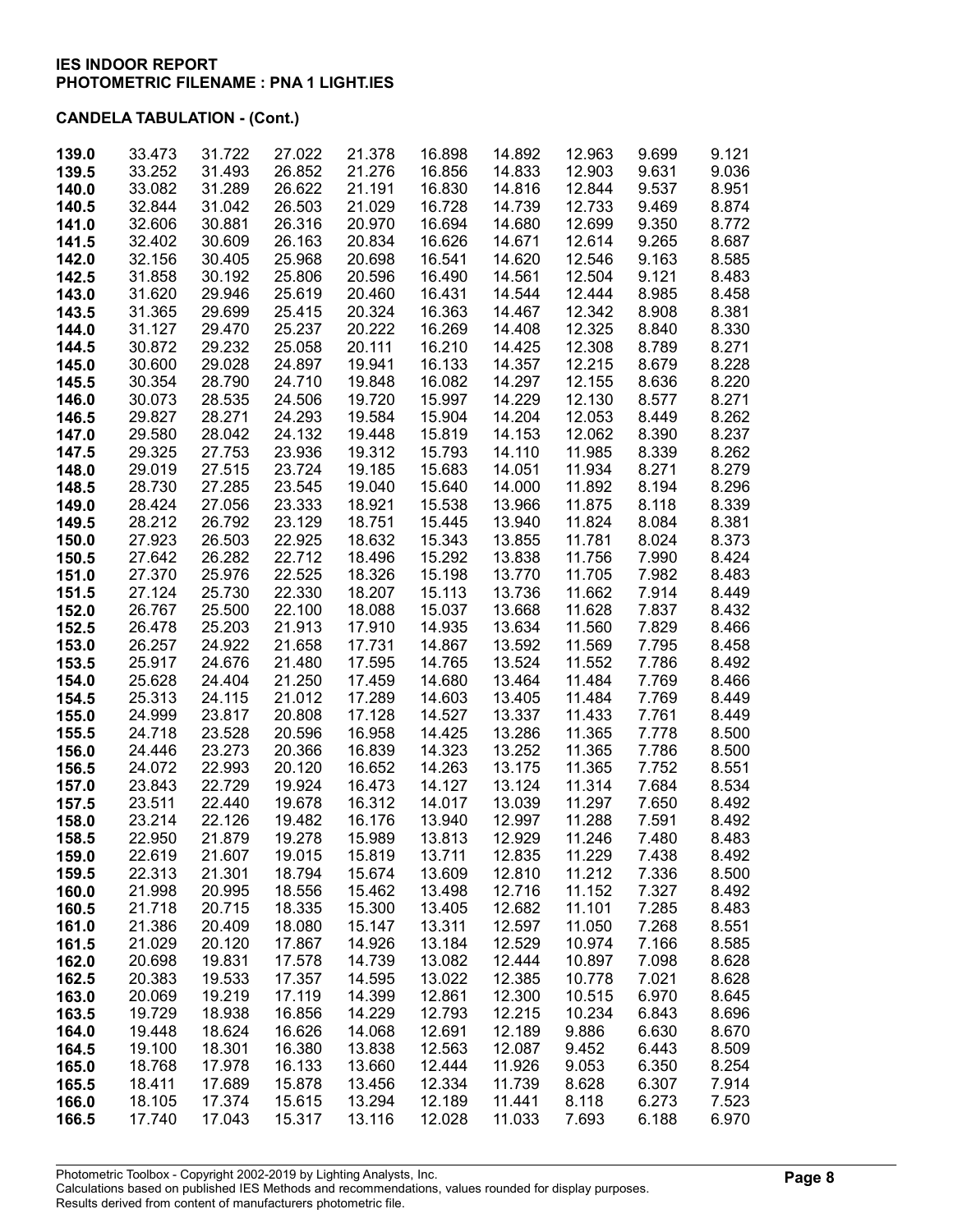| 167.0 | 17.366 | 16.728 | 15.079 | 12.946 | 11.773 | 10.600 | 7.353 | 6.146 | 6.316 |
|-------|--------|--------|--------|--------|--------|--------|-------|-------|-------|
| 167.5 | 17.034 | 16.414 | 14.833 | 12.733 | 11.407 | 10.081 | 7.013 | 5.967 | 5.746 |
| 168.0 | 16.652 | 16.040 | 14.493 | 12.572 | 10.897 | 9.520  | 6.800 | 5.848 | 5.066 |
| 168.5 | 16.303 | 15.708 | 14.238 | 12.368 | 10.447 | 8.993  | 6.664 | 5.704 | 4.437 |
| 169.0 | 15.946 | 15.402 | 14.000 | 12.062 | 9.835  | 8.432  | 6.511 | 5.423 | 3.689 |
| 169.5 | 15.572 | 15.079 | 13.685 | 11.688 | 9.291  | 7.888  | 6.452 | 5.117 | 2.890 |
| 170.0 | 15.181 | 14.731 | 13.371 | 11.186 | 8.679  | 7.472  | 6.333 | 4.675 | 2.151 |
| 170.5 | 14.807 | 14.289 | 13.039 | 10.668 | 8.160  | 7.200  | 6.163 | 4.131 | 1.556 |
| 171.0 | 14.425 | 13.881 | 12.555 | 10.124 | 7.727  | 6.928  | 6.027 | 3.655 | 0.952 |
| 171.5 | 14.076 | 13.532 | 12.138 | 9.554  | 7.429  | 6.775  | 5.789 | 3.247 | 0.629 |
| 172.0 | 13.668 | 13.141 | 11.730 | 9.010  | 7.166  | 6.664  | 5.381 | 2.763 | 0.561 |
| 172.5 | 13.320 | 12.606 | 11.161 | 8.611  | 6.936  | 6.469  | 4.905 | 2.287 | 0.553 |
| 173.0 | 12.708 | 12.121 | 10.617 | 8.237  | 6.741  | 6.248  | 4.420 | 1.828 | 0.527 |
| 173.5 | 11.977 | 11.569 | 10.005 | 7.795  | 6.494  | 5.797  | 3.783 | 1.547 | 0.451 |
| 174.0 | 11.586 | 10.855 | 9.299  | 7.438  | 6.290  | 5.143  | 3.128 | 1.428 | 0.391 |
| 174.5 | 10.948 | 10.166 | 8.662  | 7.030  | 5.908  | 4.488  | 2.499 | 1.284 | 0.332 |
| 175.0 | 10.183 | 9.427  | 8.050  | 6.520  | 5.355  | 3.740  | 1.998 | 1.173 | 0.255 |
| 175.5 | 9.189  | 8.568  | 7.327  | 6.001  | 4.675  | 2.924  | 1.709 | 0.969 | 0.187 |
| 176.0 | 8.194  | 7.616  | 6.613  | 5.381  | 3.953  | 2.219  | 1.513 | 0.808 | 0.247 |
| 176.5 | 7.123  | 6.545  | 5.772  | 4.505  | 3.111  | 1.709  | 1.292 | 0.570 | 0.196 |
| 177.0 | 5.874  | 5.457  | 4.828  | 3.613  | 2.355  | 1.437  | 1.088 | 0.374 | 0.162 |
| 177.5 | 4.582  | 4.233  | 3.936  | 2.814  | 1.734  | 1.267  | 0.918 | 0.247 | 0.162 |
| 178.0 | 3.205  | 2.967  | 3.001  | 1.913  | 1.275  | 1.054  | 0.723 | 0.204 | 0.272 |
| 178.5 | 2.040  | 1.896  | 1.981  | 1.216  | 1.029  | 0.867  | 0.544 | 0.221 | 0.187 |
| 179.0 | 1.199  | 1.139  | 1.063  | 0.757  | 0.799  | 0.689  | 0.425 | 0.204 | 0.213 |
| 179.5 | 0.425  | 0.646  | 0.408  | 0.408  | 0.553  | 0.553  | 0.264 | 0.213 | 0.298 |
| 180.0 | 0.306  | 0.306  | 0.306  | 0.306  | 0.306  | 0.306  | 0.306 | 0.306 | 0.306 |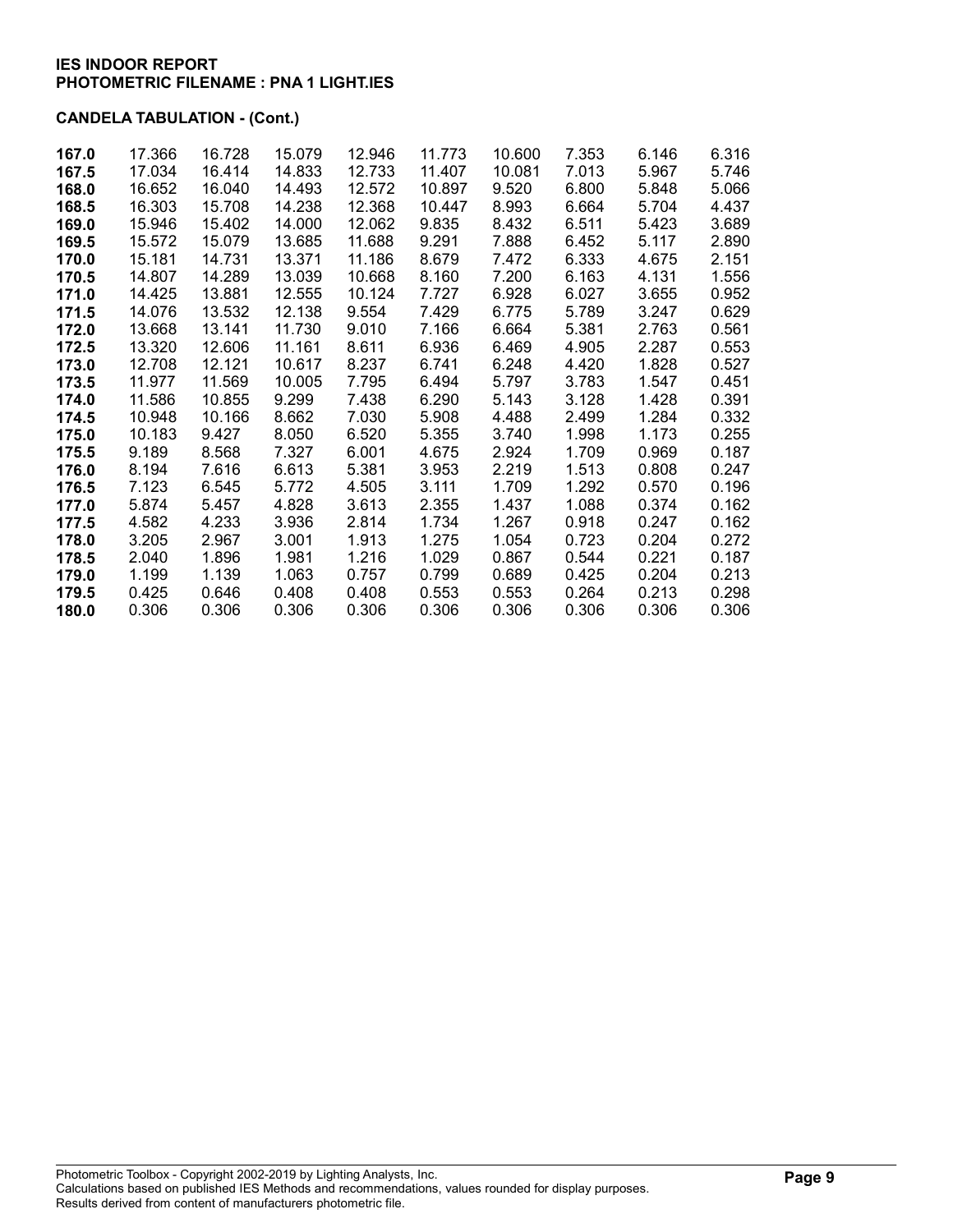#### ZONAL LUMEN SUMMARY

| Zone      | Lumens | %Lamp | %Fixt  |
|-----------|--------|-------|--------|
| $0 - 20$  | 34.65  | N.A.  | 7.40   |
| $0 - 30$  | 79.57  | N.A.  | 16.90  |
| $0 - 40$  | 133.89 | N.A.  | 28.50  |
| $0 - 60$  | 229.10 | N.A.  | 48.70  |
| $0 - 80$  | 303.10 | N.A.  | 64.40  |
| $0 - 90$  | 333.00 | N.A.  | 70.80  |
| 10-90     | 325.15 | N.A.  | 69.10  |
| 20-40     | 99.24  | N.A.  | 21.10  |
| 20-50     | 150.44 | N.A.  | 32.00  |
| 40-70     | 134.44 | N.A.  | 28.60  |
| 60-80     | 74.00  | N.A.  | 15.70  |
| 70-80     | 34.77  | N.A.  | 7.40   |
| 80-90     | 29.90  | N.A.  | 6.40   |
| 90-110    | 54.67  | N.A.  | 11.60  |
| 90-120    | 78.77  | N.A.  | 16.70  |
| 90-130    | 98.91  | N.A.  | 21.00  |
| 90-150    | 126.09 | N.A.  | 26.80  |
| 90-180    | 137.60 | N.A.  | 29.20  |
| 110-180   | 82.93  | N.A.  | 17.60  |
| $0 - 180$ | 470.59 | N.A.  | 100.00 |

Total Luminaire Efficiency = N.A.%

### ZONAL LUMEN SUMMARY

| Zone    | Lumens |
|---------|--------|
| 0-10    | 7.85   |
| 10-20   | 26.80  |
| 20-30   | 44.92  |
| 30-40   | 54.32  |
| 40-50   | 51.20  |
| 50-60   | 44.01  |
| 60-70   | 39.23  |
| 70-80   | 34.77  |
| 80-90   | 29.90  |
| 90-100  | 27.86  |
| 100-110 | 26.81  |
| 110-120 | 24.10  |
| 120-130 | 20.14  |
| 130-140 | 15.79  |
| 140-150 | 11.39  |
| 150-160 | 7.29   |
| 160-170 | 3.58   |
| 170-180 | 0.62   |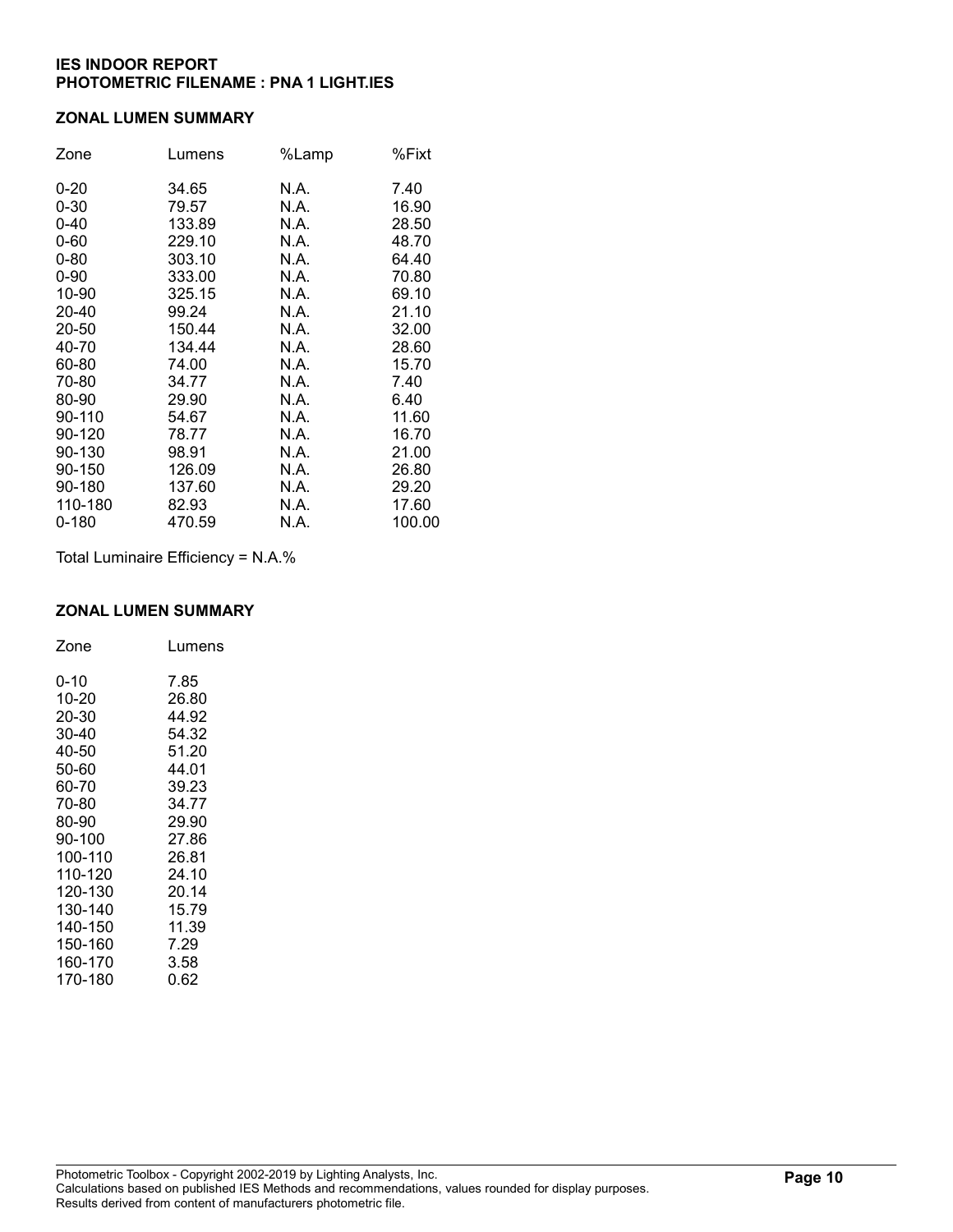#### COEFFICIENTS OF UTILIZATION - ZONAL CAVITY METHOD

Effective Floor Cavity Reflectance 0.20

| <b>RC</b>      | 80 |             |                 | 70       |             |                 | 50           |     | 30       |     | 10       |     |    |
|----------------|----|-------------|-----------------|----------|-------------|-----------------|--------------|-----|----------|-----|----------|-----|----|
| <b>RW</b>      |    | 70 50 30 10 |                 | 70 50 30 |             | - 10            | 50 30        | -10 | 50 30    | -10 | 50 30    | -10 | 0  |
| $\Omega$       |    |             | 112 112 112 112 |          |             | 106 106 106 106 | 95 95 95     |     | 85 85 85 |     | 75 75 75 |     | 71 |
| 1              |    | 10094 89 85 |                 |          | 94 89 85 81 |                 | 80 76 73     |     | 71 68 65 |     | 63 60 59 |     | 54 |
| 2              |    | 90 81 74 68 |                 |          | 85 77 70 65 |                 | 69 63 59     |     | 61 57 53 |     | 54 51 48 |     | 44 |
| 3              |    | 82 71 63 56 |                 |          | 77 67 60 54 |                 | 60 54 49     |     | 54 49    | -44 | 47 43 40 |     | 37 |
| $\overline{4}$ |    | 75 63 54 47 |                 |          | 70 59 51 45 |                 | 53 47 41     |     | 47 42 38 |     | 42 38 34 |     | 31 |
| 5              |    | 69 56 47 40 |                 |          | 65 53 45 39 |                 | 48 41 36     |     | 43 37 33 |     | 38 33 30 |     | 27 |
| 6              |    | 63 50 41 35 |                 |          | 60 48 39 34 |                 | 43 36 31     |     | 38 33 28 |     | 34 30 26 |     | 23 |
| 7              |    | 59 45 37 31 |                 |          | 55 43 35 29 |                 | 39 32 27     |     | 35 29 25 |     | 31 27 23 |     | 21 |
| 8              |    | 54 41 33 27 |                 |          | 51 39 31 26 |                 | 35 29 24     |     | 32 26 22 |     | 29 24 21 |     | 18 |
| 9              |    | 51 38 30 24 |                 |          | 48 36 28 23 |                 | 33 26 22     |     | 29 24 20 |     | 27 22 18 |     | 16 |
| 10             |    | 47 35 27 22 |                 |          | 45 33 26 21 |                 | $30\,24\,20$ |     | 27 22 18 |     | 25 20 17 |     | 15 |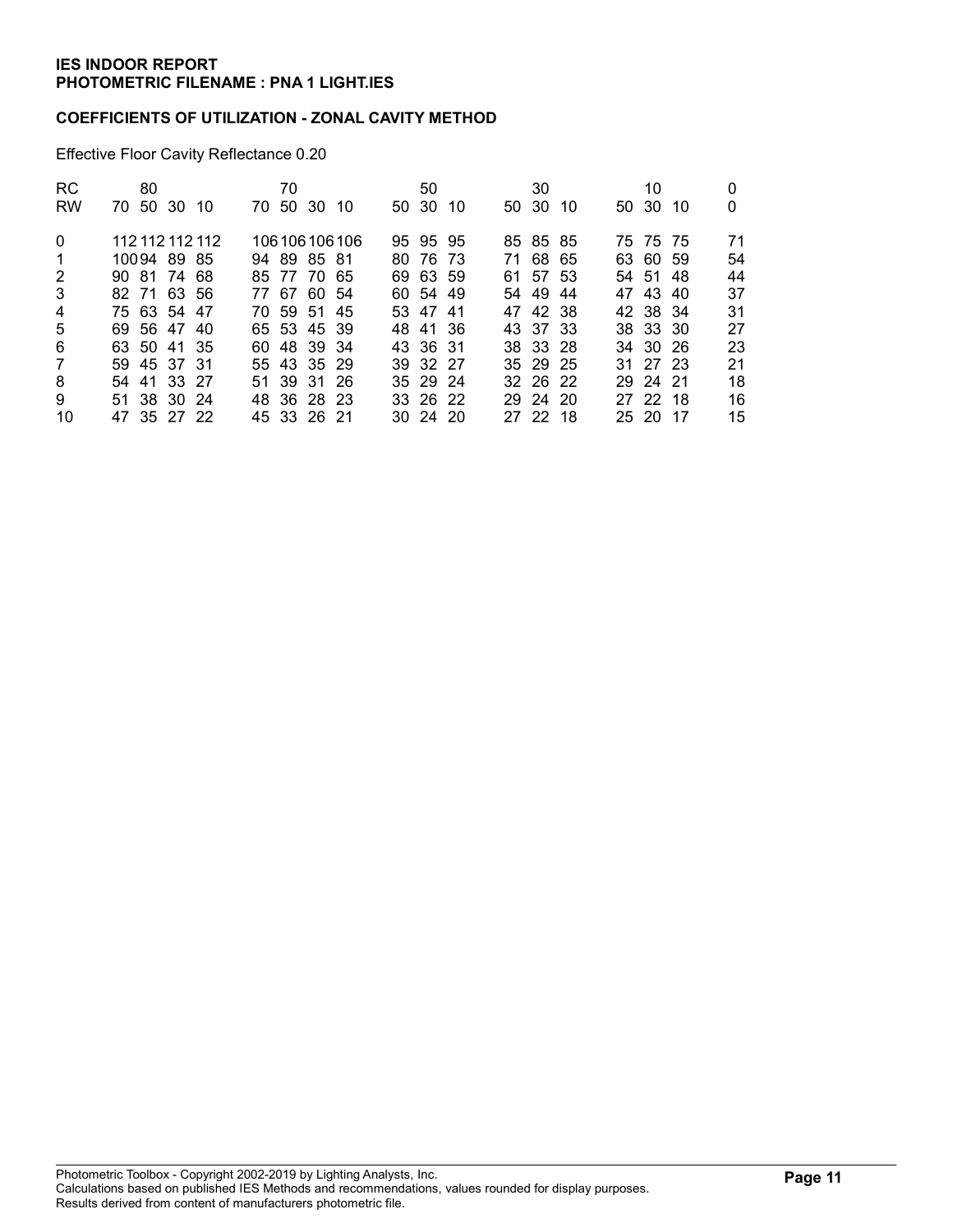### UGR TABLE - CORRECTED

| Reflectances<br><b>Ceiling Cavity</b><br>Walls<br><b>Floor Cavity</b> |              | 70<br>50<br>20              | 70<br>30<br>20 | 50<br>50<br>20 | 50<br>30<br>20 | 30<br>30<br>20 |  | 70<br>50<br>20            | 70<br>30<br>20 | 50<br>50<br>20 | 50<br>30<br>20 | 30<br>30<br>20 |
|-----------------------------------------------------------------------|--------------|-----------------------------|----------------|----------------|----------------|----------------|--|---------------------------|----------------|----------------|----------------|----------------|
| Room Size                                                             |              | <b>UGR Viewed Crosswise</b> |                |                |                |                |  | <b>UGR Viewed Endwise</b> |                |                |                |                |
| $X=2H$                                                                | $Y=2H$<br>3H | 12.2<br>14.5                | 13.3<br>15.6   | 12.9<br>15.3   | 14.1<br>16.3   | 15.0<br>17.3   |  | 10.4<br>12.3              | 11.6<br>13.3   | 11.1<br>13.0   | 12.3<br>14.1   | 13.3<br>15.1   |
|                                                                       | 4H           | 15.6                        | 16.6           | 16.4           | 17.4           | 18.4           |  | 13.1                      | 14.1           | 13.9           | 14.9           | 15.8           |
|                                                                       | 6H           | 16.7                        | 17.7           | 17.5           | 18.5           | 19.5           |  | 13.8                      | 14.8           | 14.6           | 15.6           | 16.5           |
|                                                                       | 8H           | 17.3                        | 18.2           | 18.1           | 19.0           | 20.0           |  | 14.2                      | 15.1           | 15.0           | 15.9           | 16.9           |
|                                                                       | 12H          | 17.8                        | 18.6           | 18.6           | 19.4           | 20.5           |  | 14.5                      | 15.3           | 15.3           | 16.2           | 17.2           |
|                                                                       |              |                             |                |                |                |                |  |                           |                |                |                |                |
| 4H                                                                    | 2H           | 12.7                        | 13.7           | 13.5           | 14.5           | 15.5           |  | 11.2                      | 12.2           | 12.0           | 13.0           | 14.0           |
|                                                                       | 3H           | 15.3                        | 16.2           | 16.1           | 17.0           | 18.0           |  | 13.3                      | 14.2           | 14.1           | 15.0           | 16.0           |
|                                                                       | 4H           | 16.6                        | 17.4           | 17.4           | 18.2           | 19.2           |  | 14.3                      | 15.1           | 15.1           | 15.9           | 16.9           |
|                                                                       | 6H           | 17.9                        | 18.6           | 18.7           | 19.5           | 20.5           |  | 15.2                      | 15.9           | 16.0           | 16.7           | 17.8           |
|                                                                       | 8H           | 18.5                        | 19.2           | 19.3           | 20.0           | 21.1           |  | 15.6                      | 16.3           | 16.4           | 17.1           | 18.1           |
|                                                                       | 12H          | 19.2                        | 19.8           | 20.0           | 20.6           | 21.7           |  | 16.0                      | 16.6           | 16.8           | 17.5           | 18.5           |
|                                                                       |              |                             |                |                |                |                |  |                           |                |                |                |                |
| 8H                                                                    | 4H           | 17.0                        | 17.6           | 17.8           | 18.5           | 19.5           |  | 14.9                      | 15.5           | 15.7           | 16.4           | 17.4           |
|                                                                       | 6H           | 18.5                        | 19.0           | 19.3           | 19.9           | 20.9           |  | 16.0                      | 16.6           | 16.8           | 17.4           | 18.5           |
|                                                                       | 8H           | 19.3                        | 19.8           | 20.1           | 20.6           | 21.7           |  | 16.5                      | 17.0           | 17.4           | 17.9           | 19.0           |
|                                                                       | 12H          | 20.1                        | 20.5           | 20.9           | 21.4           | 22.5           |  | 17.1                      | 17.5           | 17.9           | 18.4           | 19.5           |
| 12H                                                                   | 4H           | 17.0                        | 17.6           | 17.8           | 18.5           | 19.5           |  | 15.0                      | 15.6           | 15.9           | 16.5           | 17.5           |
|                                                                       | 6H           | 18.6                        | 19.1           | 19.5           | 20.0           | 21.0           |  | 16.2                      | 16.7           | 17.1           | 17.6           | 18.7           |
|                                                                       | 8H           | 19.4                        | 19.9           | 20.3           | 20.8           | 21.9           |  | 16.9                      | 17.3           | 17.7           | 18.2           | 19.3           |
|                                                                       |              |                             |                |                |                |                |  |                           |                |                |                |                |

Maximum UGR = 22.5